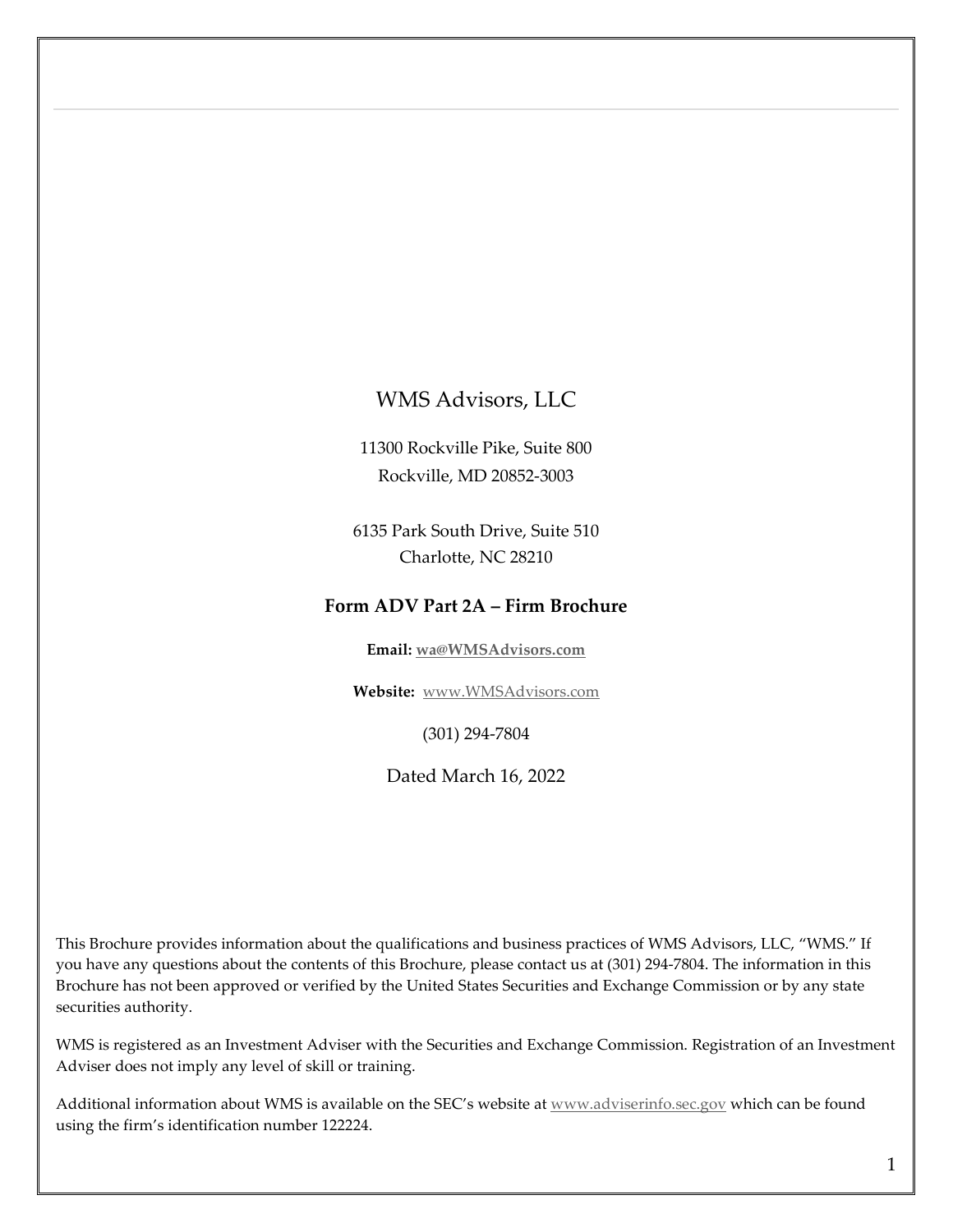### <span id="page-1-0"></span>Item 2: Material Changes

Since the last annual filing of the Form ADV Part 2A, dated January 25, 2021, the following material changes have occurred:

- Item 4 Effective April 1, 2021, Thomas MacLennan increased his equity ownership in the firm to 50% based on the firm's internal succession plan.
- Item 4 David Williams has transferred his ownership interest in WMS to TWG-Advisor Grp, Inc., in which he is the sole owner.
- Item 4 Thomas MacLennan has transferred his ownership interest in WMS to TGM Capital, LLC, in which he is the sole owner.
- Item 5 We have updated our fee schedule and service standards.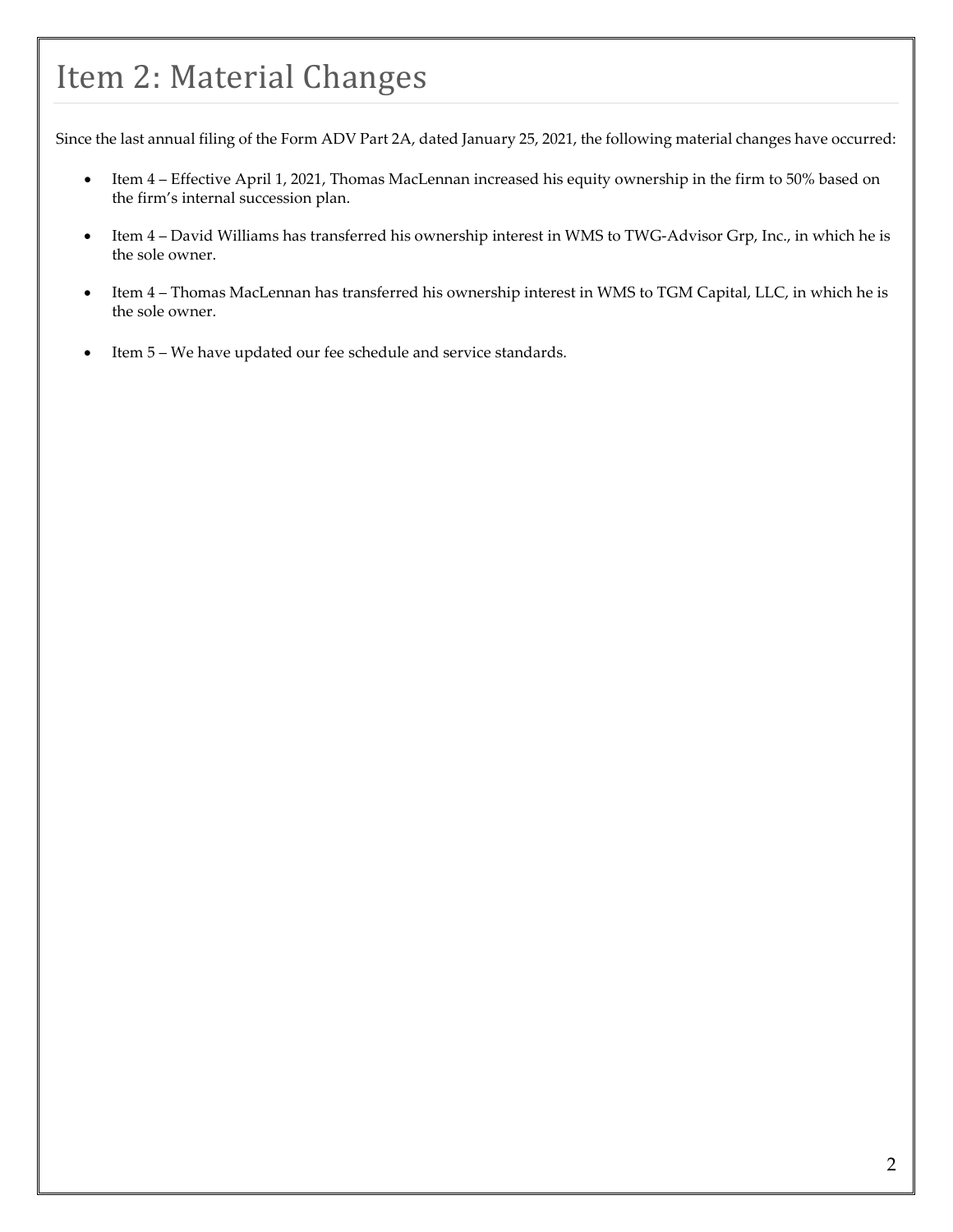### <span id="page-2-0"></span>Item 3: Table of Contents

### Contents

| Item 11: Code of Ethics, Participation or Interest in Client Transactions and Personal Trading | 13 |
|------------------------------------------------------------------------------------------------|----|
|                                                                                                |    |
|                                                                                                |    |
|                                                                                                |    |
|                                                                                                |    |
|                                                                                                |    |
|                                                                                                |    |
|                                                                                                |    |
|                                                                                                |    |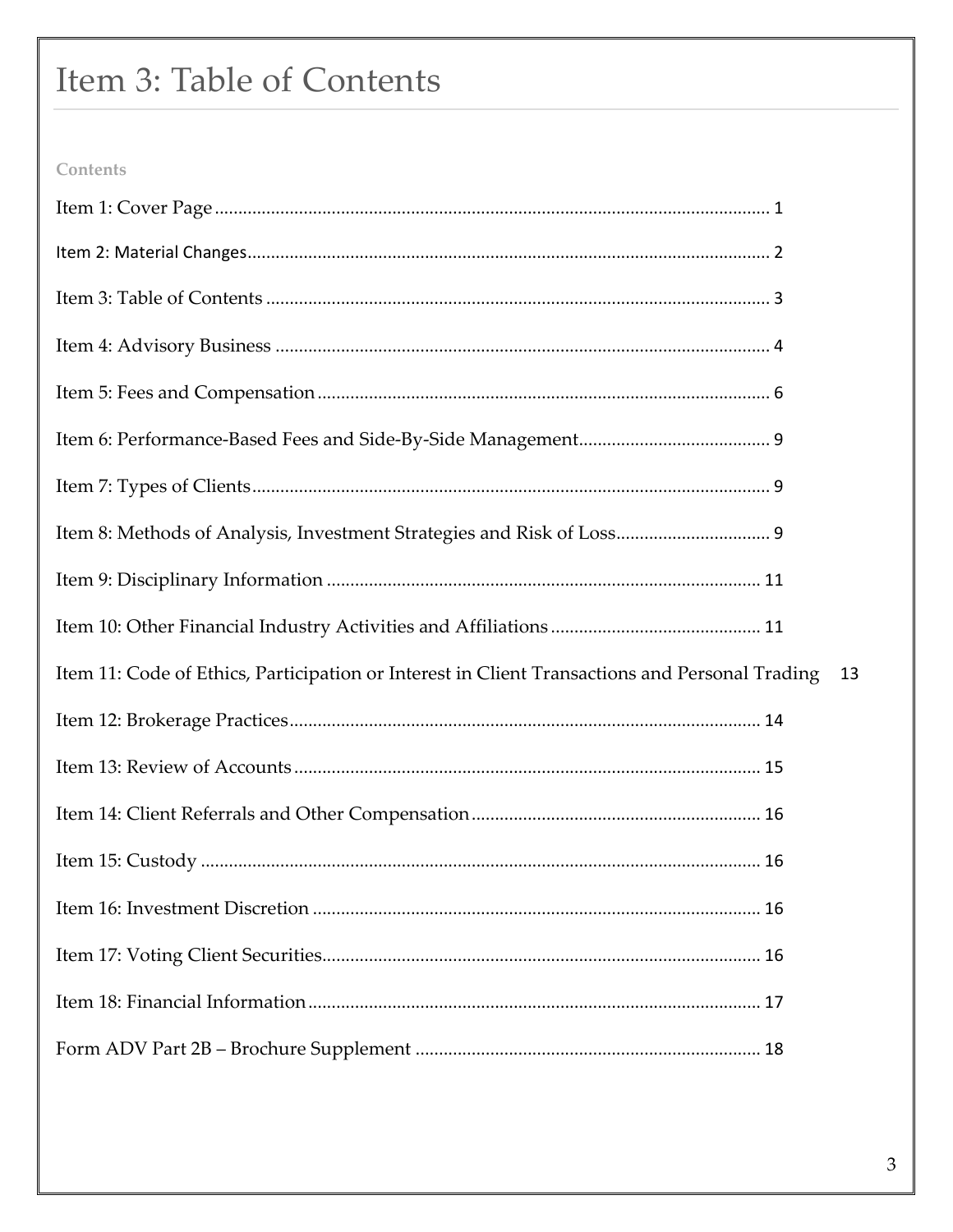### <span id="page-3-0"></span>Item 4: Advisory Business

#### **Description of Advisory Firm**

WMS Advisors, LLC is registered as an Investment Adviser with the Securities and Exchange Commission. We were founded in December of 2006. TWG-Advisor Grp, Inc., solely owned by David R. Williams, and TGM Capital, LLC, solely owned by Thomas MacLennan, are principal owners of WMS. As of December 31, 2021, WMS manages approximately \$162,236,214 on a non-discretionary basis and \$ 2,464,326 on a discretionary basis.

#### **Types of Advisory Services**

#### **Investment Advice through Consultations**

We provide advice on areas such as company sponsored retirement plans, tax favored investment strategies, retirement projections and goal planning.

#### **Advice on Matters Not Involving Securities**

We provide advice on areas such as business management operations, business continuation, cash flow analysis, major purchase analysis, tax planning, and related strategies.

#### **Portfolio Monitoring and Management**

We are in the business of managing individually tailored investment portfolios on a non-discretionary basis. Our firm provides continuous advice to a client regarding the investment of client funds based on the individual needs of the client. Through personal discussions in which goals and objectives based on a client's particular circumstances are established, we develop a client's personal investment policy or an investment plan with asset allocation targets and create and manage a portfolio based on that policy and allocation targets. During our data-gathering process, we determine the client's individual objectives, time horizons, risk tolerance, and liquidity needs. We may also review and discuss a client's prior investment history, as well as family composition and background.

Account supervision is guided by the stated objectives of the client (e.g., maximum capital appreciation, growth, income, or growth and income) as well as tax considerations. Clients may impose reasonable restrictions on investing in certain securities, types of securities, or industry sectors. Fees pertaining to this service are outlined in Item 5 of this brochure.

#### **Financial Planning**

Financial planning is a comprehensive evaluation of a client's current and future financial state by using currently known variables to predict future cash flows, asset values and withdrawal plans. The key defining aspect of financial planning is that through the financial planning process, all questions, information and analyses will be considered as they impact and are impacted by the entire financial and life situation of the client. Clients purchasing this service will receive a written or an electronic report, providing the client with a detailed financial plan designed to achieve his or her stated financial goals and objectives.

The client is under no obligation to act upon our recommendations. If the client elects to act on any of the recommendations, the client is under no obligation to affect the transactions through our firm.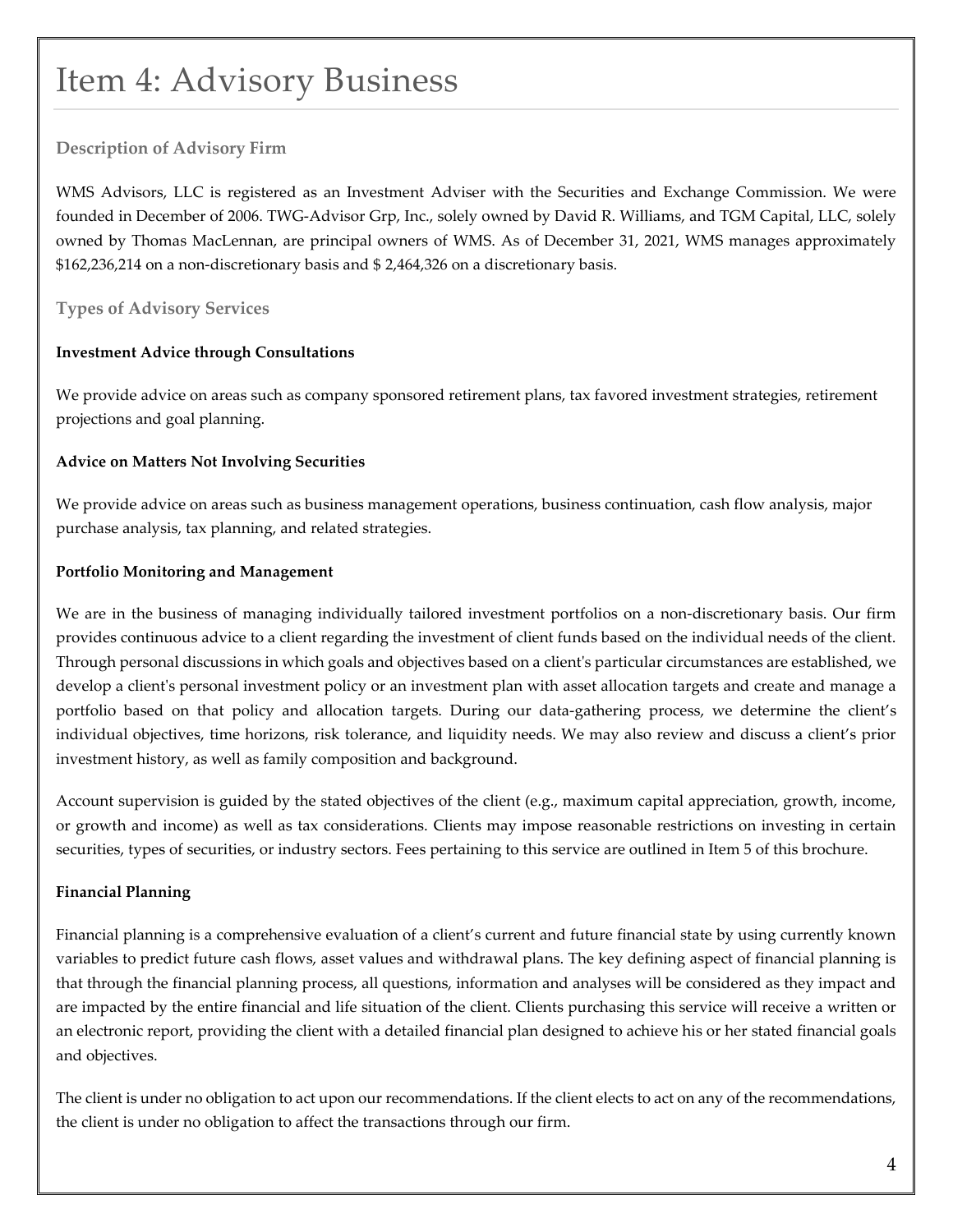In general, the financial plan will address any or all of the following areas of concern. The client and advisor will work together to select the specific areas to cover. These areas may include, but are not limited to, the following:

- **Cash Flow and Debt Management**: We will conduct a review of your income and expenses to determine your current surplus or deficit along with advice on prioritizing how any surplus should be used or how to reduce expenses if they exceed your income. Advice may also be provided on which debts to pay off first based on factors such as the interest rate of the debt and any income tax ramifications. We may also recommend what we believe to be an appropriate cash reserve that should be considered for emergencies and other financial goals, along with a review of accounts (such as money market funds) for such reserves, plus strategies to save desired amounts.
- **College Savings**: Includes projecting the amount that may be needed to achieve college or other post-secondary education funding goals, along with advice on ways to save the desired amount. Recommendations as to savings strategies are included, and, if needed, we will review your financial picture as it relates to eligibility for financial aid or other implications.
- **Financial Goals**: We will help identify financial goals and develop a plan to reach them. We will identify areas to accomplish, what resources are needed to make it happen, how much time is needed to reach the goal, and how much budgeting is required for the goal.
- **Insurance**: Review of existing policies to ensure proper coverage for life, health, disability, long-term care, liability, home and automobile.
- **Retirement Planning**: Our retirement planning services typically include projections of the likelihood of achieving your financial goals, typically focusing on financial independence as the primary objective. For situations where projections show less than the desired results, we may make recommendations, including those that may impact the original projections by adjusting certain variables (e.g., working longer, saving more, spending less, taking more risk with investments).

For those near retirement or already retired, advice may be given on appropriate distribution strategies to minimize the likelihood of running out of money or having to adversely alter spending during your retirement years.

• **Risk Management:** A risk management review includes an analysis of exposure to major risks that could have a significantly adverse effect on your financial picture, such as premature death, disability, property and casualty losses, or the need for long-term care planning. Advice may be provided on ways to minimize such risks and about weighing the costs of purchasing insurance versus the benefits of doing so and, likewise, the potential cost of not purchasing insurance ("self-insuring").

#### **Client Tailored Services and Client Imposed Restrictions**

We offer the same suite of services to all of our clients. However, specific client plans and their implementation are dependent upon a client's New Account Form, Risk Tolerance Questionnaire and Investment Policy Statement, which outlines each client's current situation (income, tax levels, and risk tolerance levels) and is used to construct a client specific plan to aid in the selection of a portfolio that matches restrictions, needs, and targets.

#### **Wrap Fee Programs**

We do not participate in wrap fee programs.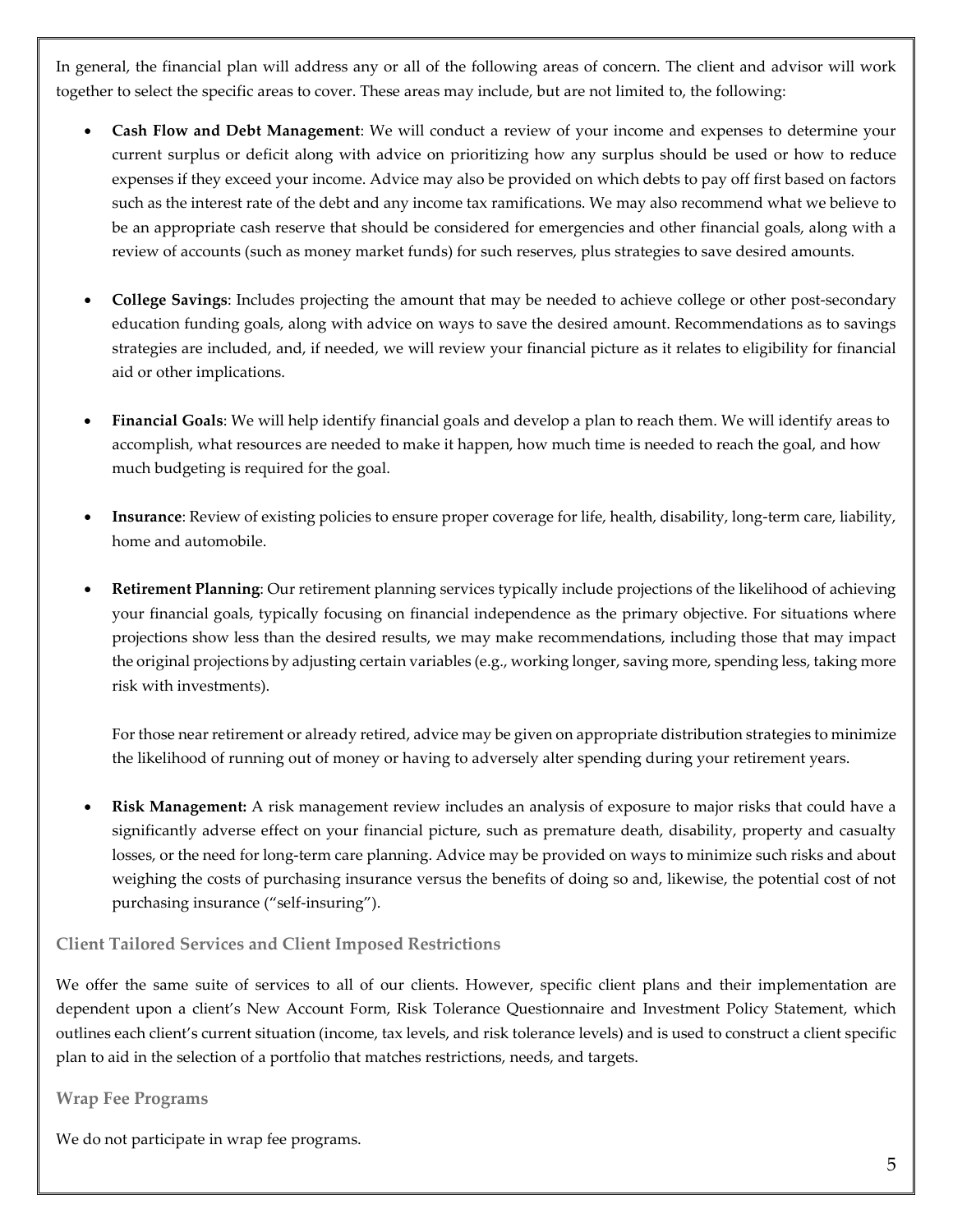### <span id="page-5-0"></span>Item 5: Fees and Compensation

Please note, unless a client has received the firm's disclosure brochure at least 48 hours prior to signing the investment advisory contract, the investment advisory contract may be terminated by the client within five (5) business days of signing the contract without incurring any advisory fees and without penalty. How we are paid depends on the type of advisory service we are performing. Please review the fee and compensation information below.

|                                                                            | <b>Level 1</b>            |                           |                         |
|----------------------------------------------------------------------------|---------------------------|---------------------------|-------------------------|
|                                                                            |                           | <b>Level 2</b>            |                         |
|                                                                            |                           |                           | Level 3                 |
| <b>Portfolio Value:</b>                                                    | $$5M+$                    | $$1M - $5M$               | $<$ \$1M                |
| <b>Relationship Management - Primary Advisory Team</b>                     |                           |                           |                         |
| Dedicated Team of Client Advisor(s) and Client Service Associates          | $\pmb{\chi}$              | $\mathbf x$               | $\bar{\mathbf{X}}$      |
| <b>Portfolio and Investment Management:</b>                                |                           |                           |                         |
| Portfolio Design / Maintenance                                             | $\pmb{\chi}$              | $\mathbf x$               | $\mathbf X$             |
| Annual Review of Investment Policy Statement and Risk Profile              | $\mathbf x$               | X                         | $\mathbf x$             |
| <b>Reporting and Communications:</b>                                       |                           |                           |                         |
| <b>Quarterly Performance Reports</b>                                       | X                         | $\mathbf x$               | $\mathbf x$             |
| Household Aggregate of Outside Investment Accounts - Annually              | $\mathbf x$               | $\boldsymbol{\mathsf{x}}$ |                         |
|                                                                            |                           | Semi-                     |                         |
| <b>Meeting Frequency</b>                                                   | <b>Quarterly</b>          | <b>Annually</b>           | <b>Annually</b>         |
| <b>Financial Planning:</b>                                                 |                           |                           |                         |
| <b>Goal Planning and Projections</b>                                       | $\boldsymbol{\mathsf{x}}$ | $\mathbf{x}$              | $\overline{\mathbf{X}}$ |
| Insurance Analysis - Disability, Life, and Long-Term Care                  | $\mathbf x$               | $\mathbf x$               |                         |
| Income and Cash Flow Planning                                              | $\boldsymbol{\mathsf{x}}$ | $\mathbf x$               |                         |
| Other Planning Services (see below) <sup>i</sup>                           | $\boldsymbol{\mathsf{x}}$ |                           |                         |
| <b>Tax and Estate Planning:</b>                                            |                           |                           |                         |
| <b>Tax Loss Harvesting</b>                                                 | $\boldsymbol{\mathsf{x}}$ | $\mathbf x$               | $\mathbf x$             |
| <b>Tax Planning Assistance</b>                                             | $\boldsymbol{\mathsf{x}}$ | $\mathbf x$               |                         |
| <b>Estate Planning Assistance</b>                                          |                           |                           |                         |
|                                                                            | $\boldsymbol{\mathsf{x}}$ | $\mathbf x$               |                         |
| Other Wealth Planning Services (as requested and agreed upon) <sup>i</sup> | $\boldsymbol{\mathsf{x}}$ | $\mathbf x$               |                         |
| <b>Relationship Coordination/Partnerships</b>                              |                           |                           |                         |
| Tax and Accounting                                                         | X                         | $\mathbf x$               |                         |
| <b>Insurance Specialist</b>                                                | X                         | X                         |                         |
| <b>Estate Attorneys</b>                                                    | X                         | X                         |                         |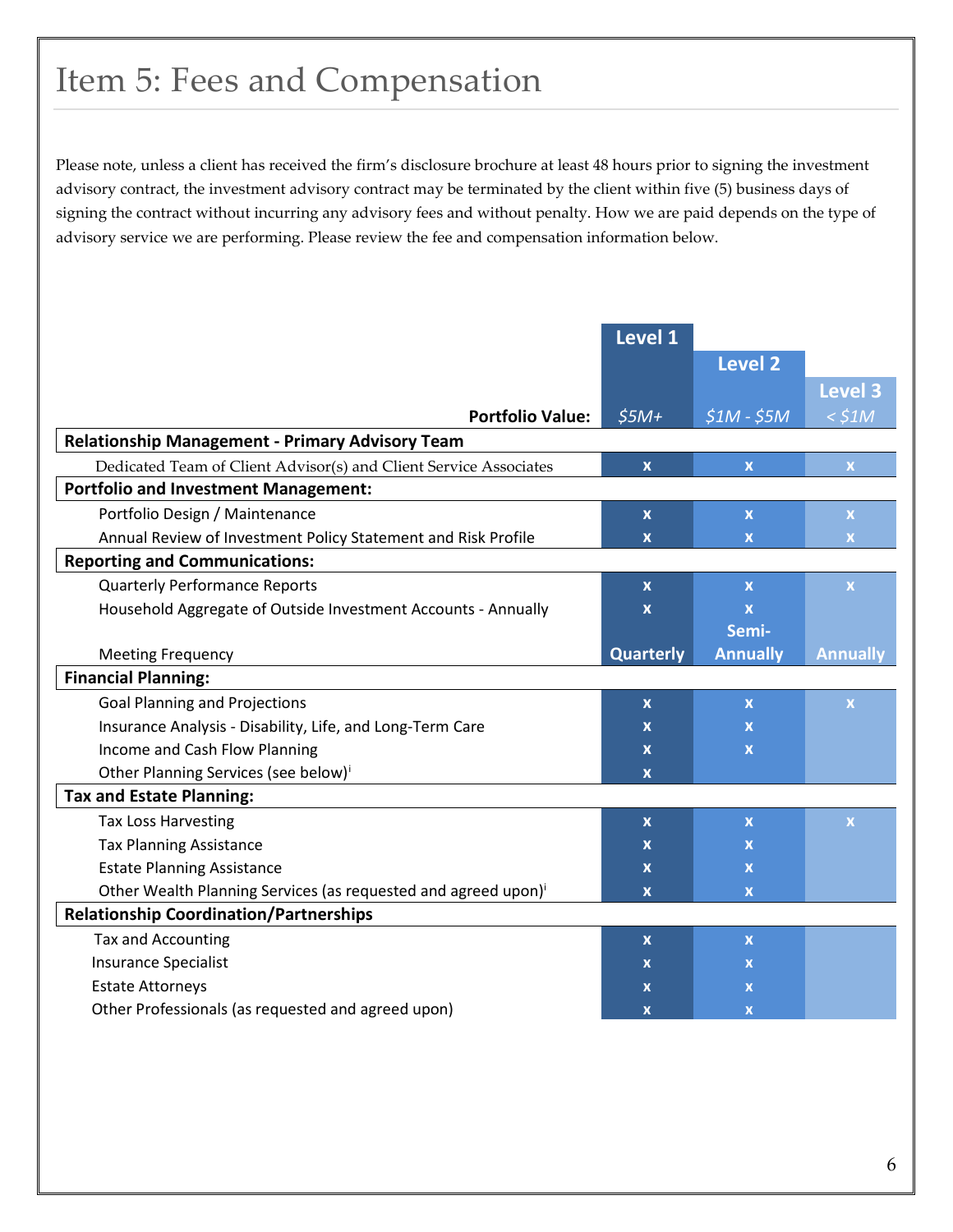#### **Portfolio Monitoring and Management**

The type of revenue is broken down below:

- Fee based accounts, with portfolio management services offered by a third-party asset manager
- Managed accounts wherein WMS acts as portfolio manager
- Commission based

We offer three distinct levels of service known as our Service Offerings. Services provided are based on total assets under management per client household. The three Service Offerings levels are defined below:

WMS generates revenue by several compensation methods. These options include:

- 1. Percentage of assets under management
- 2. Hourly charges for financial planning engagements
- 3. Commissions primarily for alternative investments, payable to Associated Persons

#### **Percentage of assets under management:**

For clients on our Service Offerings platform, fees are deducted directly from the clients' brokerage accounts. Fees are billed quarterly in advance based on the value of the clients' account balances as of the final day of the previous calendar quarter. Fees cover all services listed in the Service Offerings model appropriate for each client. Billing typically occurs by the 15<sup>th</sup> of the month following the end of the calendar quarter. Our fee schedule is detailed below and only on rare occasions is this fee schedule negotiable. If your portfolio is greater than \$10 million, we develop a custom fee schedule. The platform fee is only applicable if funds are managed by a third-party manager.

|           | <b>Portfolio Value</b> |           | <b>WMS Fee</b> |
|-----------|------------------------|-----------|----------------|
|           |                        |           |                |
|           |                        | 500,000   | 1.25%          |
| 500,000   | Ś                      | 1,000,000 | 1.00%          |
| 1,000,000 | \$                     | 2,000,000 | 0.90%          |
| 2,000,000 | Ś                      | 5,000,000 | 0.80%          |
| 5,000,000 |                        |           | 0.70%          |

Services can be terminated at any time by either party. If a client wishes to terminate their advisory relationship or WMS deems it necessary to terminate an advisory relationship, fees will be adjusted pro-rata and refunded within 30 days of termination.

#### **Commissions:**

Associated Persons of WMS are registered representatives with Grove Point Investments, LLC ("Grove Point") (formerly H. Beck, Inc.) a registered broker/dealer. Through this affiliation, clients also have the option to maintain a traditional, commission-based brokerage account or outside accounts with various fund companies. These accounts may hold stocks, bonds, ETFs or mutual funds; revenue is generated when trades are placed within the accounts.

WMS may recommend that the trades be affected through Grove Point. These services are offered on a best execution basis and a client is under no obligation to implement trades through the registered representatives of Grove Point. If the client chooses to implement through Grove Point a commission will be earned by the registered representative in addition to the fees already paid to the representative for advisory services. WMS does not execute commissioned based transactions in fee- based accounts. All FINRA, SEC and other regulatory agencies disclosure requirements and policies are observed for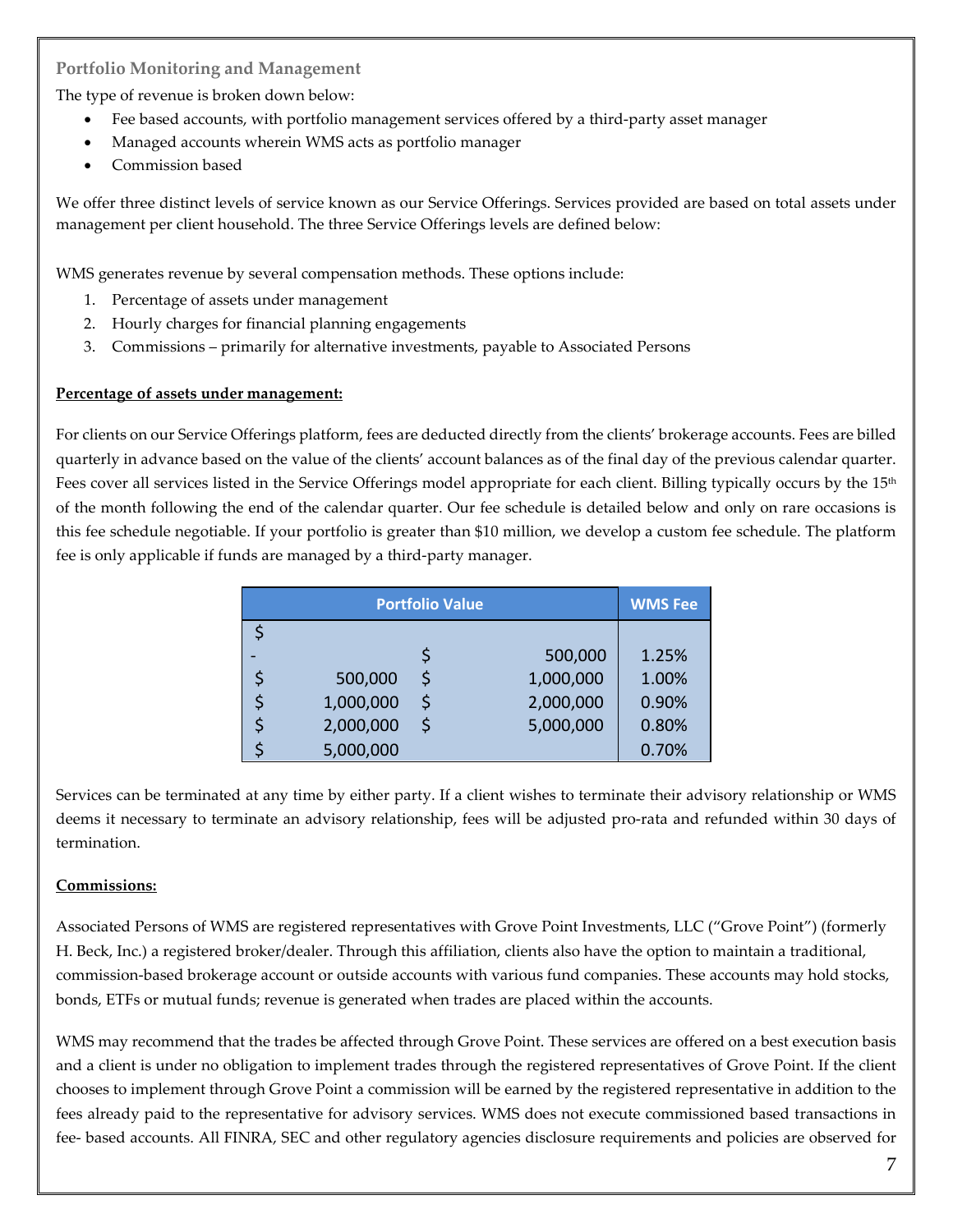all transactions. Commission rates may be found at other broker/dealers that may be higher or lower than those charged at Grove Point.

#### **Conflicts of Interest**

At WMS we are of the opinion that a commission-based account creates a conflict of interest as generating commissions requires trading within an account and trading in a client account may or may not be in the best interest of the client. In addition, when acting as a registered representative, our associated persons will receive 12b-1 fees, in addition to commissions, for the sale of investment company products. WMS does not charge advisory fees on commission-based accounts and does not mark-up commissions on trades. Whenever we feel it is in the best interests of the client, we will suggest a fee-based advisory account model.

WMS has established and follows strict guidelines when recommending trades in client accounts. We analyze the overall portfolio, compare it to the asset allocation model deemed appropriate for that client and only recommend trades when the allocation has shifted and maintains a variance of more than a specific, pre-determined percentage for that client in any asset class or the investment selection no longer fits our criteria for suitable investments.

#### **Financial Planning Hourly Fee**

Clients who are not part of our Service Offerings platform can obtain these additional services on a per hour basis. These services may include:

- $\checkmark$  Employer retirement plan analysis  $\checkmark$  New business analysis
- 
- $\checkmark$  Retirement projections  $\checkmark$  Estate planning
- 
- $\checkmark$  Insurance analysis
- 
- $\checkmark$  Investment analysis  $\checkmark$  College projections and planning
	-
- $\checkmark$  Full financial plans  $\checkmark$  Cash flow review and monitoring

Hourly rates presently range from \$75 - \$350 per hour and are not negotiable. Hourly fees are billed monthly based on time expended with payment expected upon receipt of the invoice. Interest at the rate of 6% per annum is assessed on balances outstanding for over 30 days.

WMS requires a \$500 advance retainer for hourly engagements.

**Other Types of Fees and Expenses**

In addition to the fees listed above, the client may be subject to additional costs associated with the management of their portfolios. These fees vary depending on the security, program expenses, and custodial fees assessed by the brokerage firm holding the client accounts. More information can be found in the Item 12 of this brochure.

WMS offers clients the opportunity to maintain margin accounts. When clients pay an asset under management fee based on assets under management versus the net value of an account (1) they will pay additional fees for securities bought on margin and (2) the advisor has a conflict of interest when securities are bought on margin because this will increase advisory fees.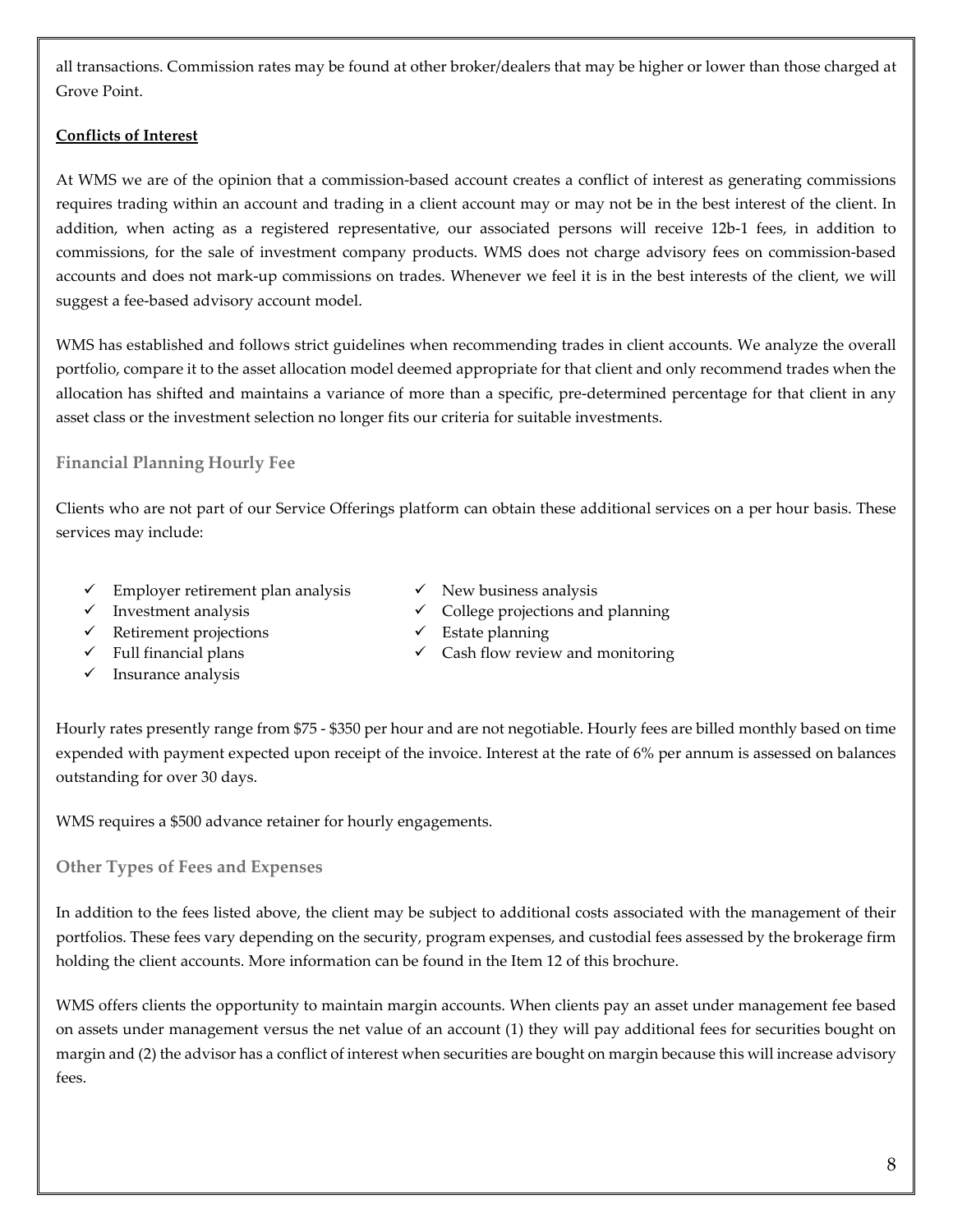# <span id="page-8-0"></span>Item 6: Performance-Based Fees and Side-By-Side Management

We do not offer performance-based fees.

### <span id="page-8-1"></span>Item 7: Types of Clients

WMS offers investment advice to the following types of clients:

- Individuals and families
- Pension and profit-sharing plans
- Trusts, estates, or charitable organizations
- Corporations or business entities other than those listed above

The firm maintains a minimum investment level by household, depending on the service level, of \$100,000 for all clients except for 529 plan clients where the investment minimum is \$15,000. These minimums may be waived in certain circumstances.

### <span id="page-8-2"></span>Item 8: Methods of Analysis, Investment Strategies and Risk of Loss

#### **Methods of Analysis:**

WMS bases investment selection and recommendations on fundamental and technical analysis. The tools used within the firm include the following:

- Various investment analysis services including Morningstar™, Schwab Institutional®, and other comparable services.
- Financial newspapers and magazines
- Research materials prepared by others
- Corporate rating services
- Annual reports, prospectuses, filings with the Securities and Exchange Commission
- Company press releases

**Investment Strategies:** The firm's core portfolio strategy method includes investing in the entire stock market primarily through the use of Asset Class funds, ETFs, individual stocks and bonds and index mutual funds. Portfolios are supplemented with other investments when appropriate. These may include Private Real Estate Investment Trusts (REITs), stocks, bonds, non-index mutual funds, commodities funds, futures contracts, variable annuities, fixed annuities, cash/cash equivalents, CDs, and oil and gas programs. This list may not be all-inclusive, and the firm reserves the right to suggest other investment options.

Portfolio rebalancing occurs when the asset class allocations have a variance of more than a specific, pre-determined percentage in either direction as defined by the core portfolio strategy models.

The types of investments offered include:

• Equity securities including exchange-listed securities and securities traded over the counter (stocks)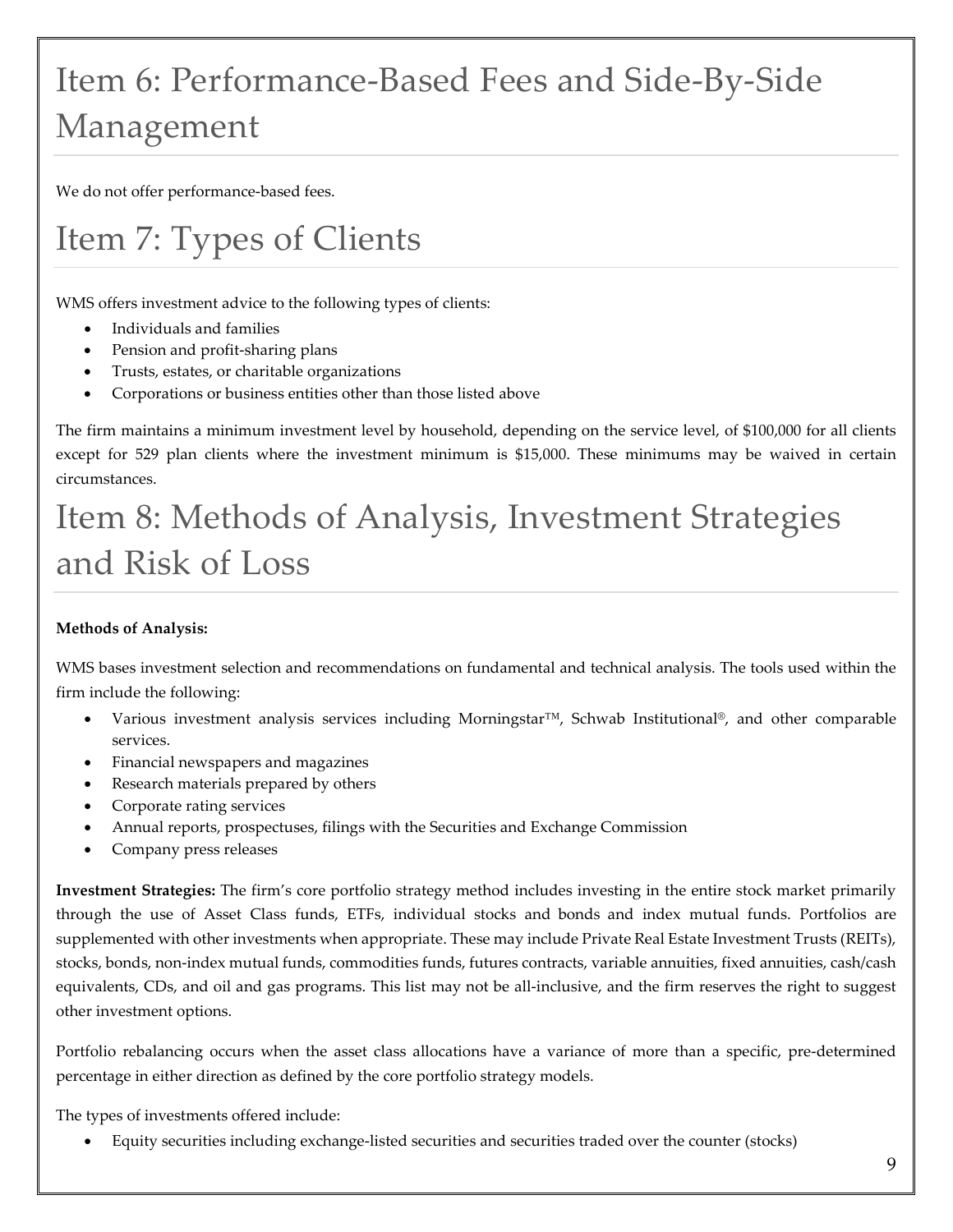- Corporate debt securities (other than commercial paper) (bonds)
- Certificates of Deposit (CDs)
- Municipal securities
- Investment company securities including variable life insurance, variable annuities, mutual fund shares
- United States government securities
- Options contracts on securities
- Futures contracts on tangibles and intangibles
- Partnerships investing in real estate and oil and gas interests

For clients with accounts that do not fit the core portfolio strategy method, the firm uses mutual funds, stocks, bonds, and ETFs, balancing an account in an allocation that is consistent with the client's overall risk tolerance levels, as determined by a Risk Profile Questionnaire, which the client completes. These accounts are reviewed monthly, quarterly, semi-annually, or annually based on the client's service model.

The review process with regard to portfolios that do not fit the core portfolio strategy include a review of the following factors:

- Overall risk
- Manager tenure
- Asset class and sector exposure
- Expense ratios
- Alpha (manager value compared to all funds within that class of security)
- Beta (turnover of the assets in the portfolio)
- Stock overlap

The types of investment strategies used to implement any investment advice given to clients may include:

- Structured Investing includes: investing in large numbers of stocks in selected asset classes resulting in portfolios with thousands of stocks, emphasizing small and value companies, diversifying globally, investing in high-quality, short-term fixed income, and periodic rebalancing to maintain selected asset class ranges
- Long term purchases of stocks, bonds, and mutual funds (securities held at least one year)
- Short term purchases of stocks, bonds, and mutual funds (securities held less than one year)
- Trading of stocks, bonds, mutual funds (securities sold within 30 days)
- Margin transactions (borrowing against securities positions currently held in client accounts)
- Option writing, including covered options, uncovered options or spreading strategies

WMS uses several data gathering tools to collect information on all clients. In addition to extensive dialog with each client, these tools include, but may not be limited to, a Financial Planning Organizer and Risk Profile Questionnaire. Our tools assist the firm in tailoring advisory services to a client's individual needs. Some clients may not be comfortable investing in certain industries or holding a specific security or type of security. Other clients may wish to plan for a specific need or goal. Regardless of the need, the firm will work within the parameters established by the client.

#### **Material Risks Involved**

**Investments in securities involve risk of loss that clients should be prepared to bear.** Each client is given a risk assessment and recommendations are based on the risk tolerance levels determined by answers provided in the assessment. By diversifying client portfolios, the firm attempts to reduce risk with asset allocation. The firm discusses the associated risks with all clients and strives to help the client understand that a portfolio may lose value.

Stock investing involves risk including loss of principal. Securities of small companies are often less liquid than those of large companies. As a result, small company stocks may fluctuate more in price. International and emerging market investing involves special risks such as currency fluctuation and political instability and may not be suitable for all investors.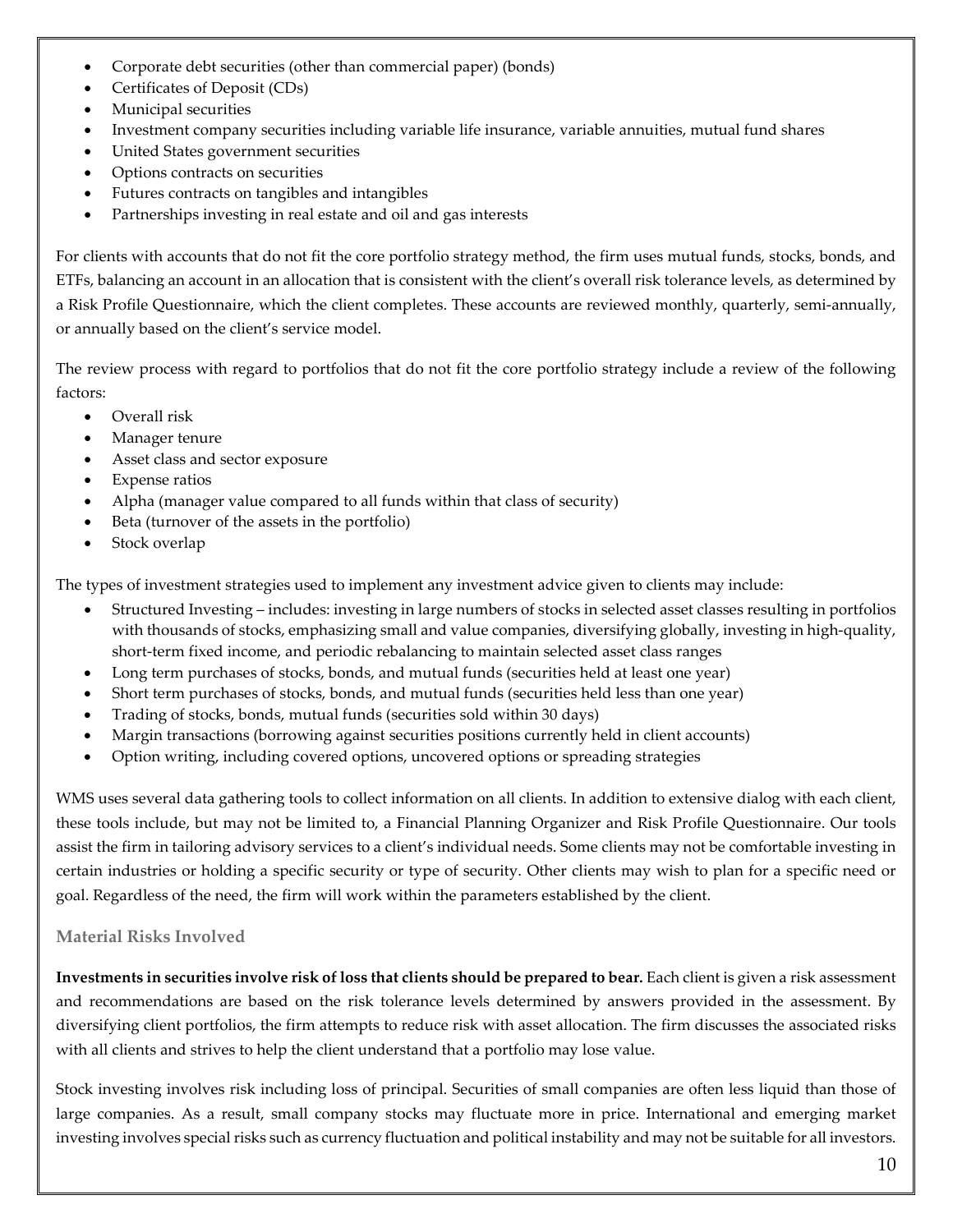Bonds (fixed income) are subject to market and interest rate risk if sold prior to maturity. Bond values will decline as interest rates rise, issuer's creditworthiness declines, and are subject to availability and changes in price. Past performance does not guarantee future results and principal value will fluctuate so that an investor's shares, when redeemed, may be worth more, or less, than their original cost. Some investments recommended by the firm may be illiquid. When an investment is deemed to be illiquid, special attention is given to the long-term nature of such a product. Illiquid investments may not be suitable for all clients and will not be recommended to clients who do not qualify. Diversification does not assure a profit or guarantee against loss in a declining market.

### <span id="page-10-0"></span>Item 9: Disciplinary Information

Neither the firm, nor any associated person has been subject to any form of disciplinary action.

# <span id="page-10-1"></span>Item 10: Other Financial Industry Activities and Affiliations

David R. Williams, CFP® is a Registered Principal, Registered Representative and Investment Advisor Representative of Grove Point Investments, LLC and Grove Point Advisors, LLC. (Formerly H. Beck, Inc.). Thomas MacLennan, CFP®, Tim Paschall, CFP® and Henry Meadows are Registered Representatives of Grove Point Investments, LLC. Grove Point Investments, LLC is a registered broker/dealer and is located at 2440 Research Blvd., Suite 500, Rockville, MD 20850.

#### **Grove Point Investments, LLC**

For clients who wish to hold commission-based securities, accounts will be established with Grove Point utilizing Pershing, LLC as custodian, see Section 12, Brokerage Practices for costs and compensation associated with commission-based securities.

#### **Buckingham Strategic Partners, LLC**

WMS retains an independent third-party account administrator (Buckingham Strategic Partners, LLC or "BSP" (formerly Loring Ward Financial, Inc.) that performs certain services such as account administration, portfolio allocation analysis, asset-class investment strategy, back-office fulfillment, report and statement production, and fee debiting. Such services are paid directly through advisory fees billed to the client. BSP is an investment advisor registered with the Securities and Exchange Commission.

BSP may also sponsor educational seminars for the benefit of WMS and its clients. Such educational seminars provide WMS with access to information and ideas regarding practice development, client servicing, investment strategy, relationship management and financial planning. Attendance expenses associated with such educational seminars may be paid or reimbursed, either in whole or in part, by BSP.

WMS may recommend, where appropriate, that the client invest in shares of the SA Funds – Investment Trust (the "SA Funds"), a family of ten asset class mutual funds advised, managed and administrated by BSP. Fees are not charged directly upon investments in the SA Funds. BSP receives certain fees and expenses directly from the SA Funds for its services as disclosed in that Fund's prospectus.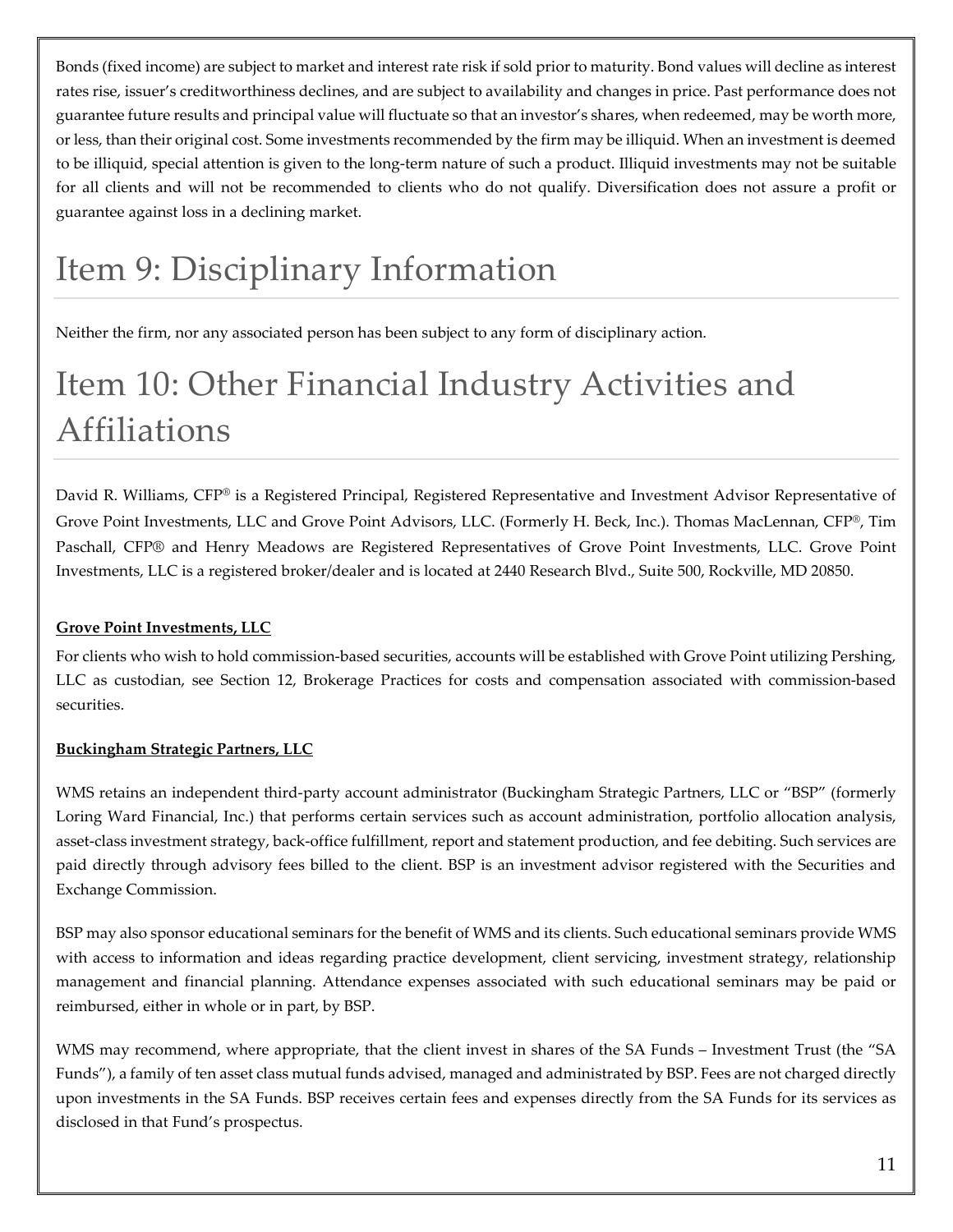Advisory clients with available assets totaling \$100,000 or more may be referred to BSP utilizing Schwab Institutional as custodian. WMS will be compensated with annual fees ranging from 0.50% to 1.25% on a quarterly basis for accounts placed with BSP. These fees are the same assets under management fees as referenced in Item 5, and not separate fees paid by BSP.

BSP does not have investment discretion over client assets. The client directs and designates the broker-dealer and custodian to execute transactions in his/her account from among those broker-dealer custodians that have an existing relationship with BSP. BSP requires that a client designate a custodian from among Pershing Advisor Solutions LLC ("Pershing"), Fidelity Brokerage Services LLC ("Fidelity"), Charles Schwab & Company, Inc. ("Schwab"), or TD Ameritrade Institutional ("TD Ameritrade"). Schwab, Fidelity, Pershing and TD Ameritrade are unaffiliated SEC registered broker dealers and FINRA member broker dealers. Each offers to independent advisors' services which include custody of securities, trade execution, clearance and settlement of transactions. Neither WMS nor BSP seeks better execution services or prices from brokers or dealers other than that chosen by the client, which may result in the client paying higher commissions, transaction costs or spreads, or receiving less favorable net prices on transactions for the client's account.

Investment Advisor Representatives of WMS are also registered representatives of Grove Point Investments, LLC, Inc. BSP may pay up to an additional ten basis points from the administration fees it collects from WMS or the investor to Grove Point to compensate Grove Point for compliance oversight of its registered representatives.

#### **Schwab Institutional®**

WMS may recommend/require that clients establish brokerage accounts with the Schwab Institutional® division of Charles Schwab & Co., Inc. (Schwab), a FINRA-registered broker-dealer, member SIPC, to maintain custody of clients' assets with Schwab. WMS is independently owned and operated and not affiliated with Schwab. Schwab provides WMS with access to its institutional trading and custody services, which are typically not available to Schwab retail investors. These services generally are available to independent investment advisors on an unsolicited basis, at no charge to them so long as a total of at least \$10 million of the advisor's clients' assets are maintained in accounts at Schwab Institutional. If total assets are less than \$10 million, the independent investment advisor will be subjected to quarterly fees to utilize the Schwab Institutional platform. These services are not contingent upon WMS committing to Schwab any specific amount of business (assets in custody or trading commission). Schwab Institutional' s brokerage services include the execution of securities transactions, custody, research, and access to mutual funds and other investments that are otherwise generally available only to institutional investors or would require a significantly higher minimum initial investment.

For WMS client accounts maintained in its custody, Schwab Institutional generally does not charge separately for custody services but is compensated by account holders through commissions and other transaction-related or asset-based fees for securities trades that are executed through Schwab or that settle into Schwab accounts.

Schwab Institutional also makes available to WMS other products and services that benefit WMS but may not directly benefit its clients' accounts. Many of these products and services may be used to service all or some substantial number of WMS accounts, including accounts not maintained at Schwab.

Schwab Institutional 's products and services that assist WMS in managing and administering clients' accounts include software and other technology that (i) provide access to client account data (such as trade confirmations and account statements); (ii) facilitate trade execution and allocate aggregated trade orders for multiple client accounts; (iii) provide research, pricing and other market data; (iv) facilitate payment of WMS fees from its clients' accounts; and (v) assist with back-office functions, recordkeeping and client reporting.

Schwab Institutional also offers other services intended to help WMS manage and further develop its business enterprise. These services may include: (i) compliance, legal and business consulting; (ii) publications and conferences on practice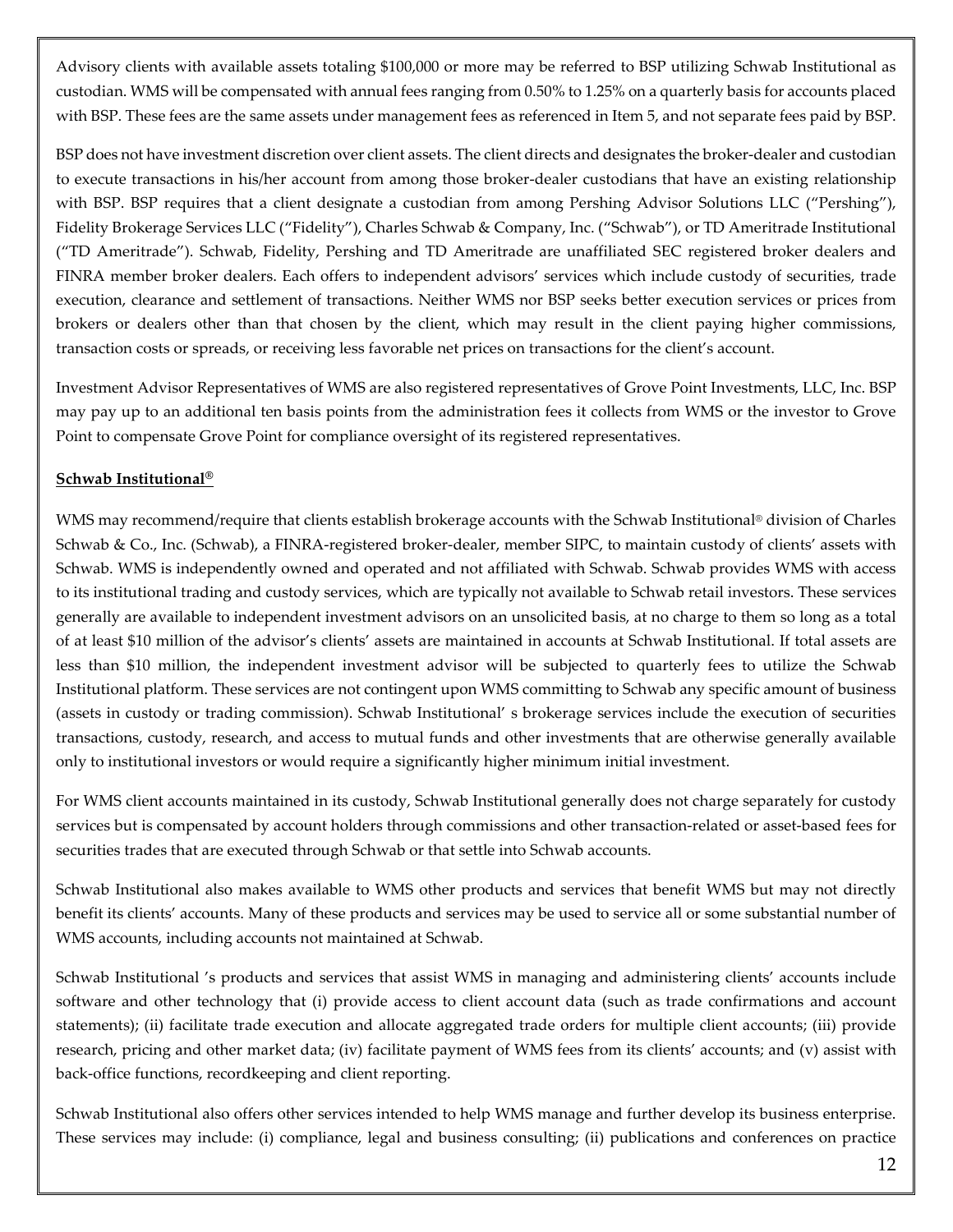management and business succession; and (iii) access to employee benefit providers, human capital consultants and insurance providers. Schwab may make available, arrange and/or pay third-party vendors for the types of services rendered to WMS. Schwab Institutional may discount or waive fees it would otherwise charge for some of these services or pay all or a part of the fees of a third-party providing these services to WMS. Schwab Institutional may also provide other benefits such as education events or occasional business entertainment of WMS personnel. In evaluating whether to recommend or require that client's custody their assets at Schwab, WMS may take into account the availability of some of the foregoing products and services and other arrangements as part of the total mix of factors it considers and not solely the nature, cost, or quality of custody and brokerage services provided by Schwab, which may create a potential conflict of interest.

#### **Investigo (A Broadridge Company) and Black Diamond (An Advent Company)**

WMS subscribes to Investigo, a Broadridge Company, and Black Diamond, an Advent Company) to provide data aggregation services for the purposes of report preparation and billing. Data is provided to Investigo and Black Diamond by way of electronic data feeds from various fund companies and custodians on a daily basis. Data made available through the program will be treated confidentially and is subject to its privacy policies.

#### **Insurance Activities**

Associated persons of WMS may be insurance licensed and may be appointed with several insurance carriers to act as a representative for their insurance products.

#### **Accounting Activities**

Associated persons of WMS are Certified Public Accountants. Accounting services provided by their respective accounting firm are separate and distinct from our advisory services and are provided for separately and require typical compensation. There are no referral fee arrangements between our firms for these recommendations. No client is obligated to use them for any accounting services and conversely, no accounting client is obligated to use the advisory services provided by us. Their accounting services do not include the authority to sign checks or otherwise disburse funds on any of our advisory client's behalf.

# <span id="page-12-0"></span>Item 11: Code of Ethics, Participation or Interest in Client Transactions and Personal Trading

#### **Code of Ethics**

All associated persons of WMS conduct all personal securities transactions in full compliance with WMS's Code of Ethics and all applicable laws and regulations including reporting requirements. Applicant and/or all associated persons will provide a copy of the firm's Code of Ethics to any client or prospective client upon request.

#### **Participation or Interest in Client Transactions**

WMS does not participate or maintain an interest in any client transactions.

**Investment Recommendations Involving a Material Financial Interest and Conflicts of Interest**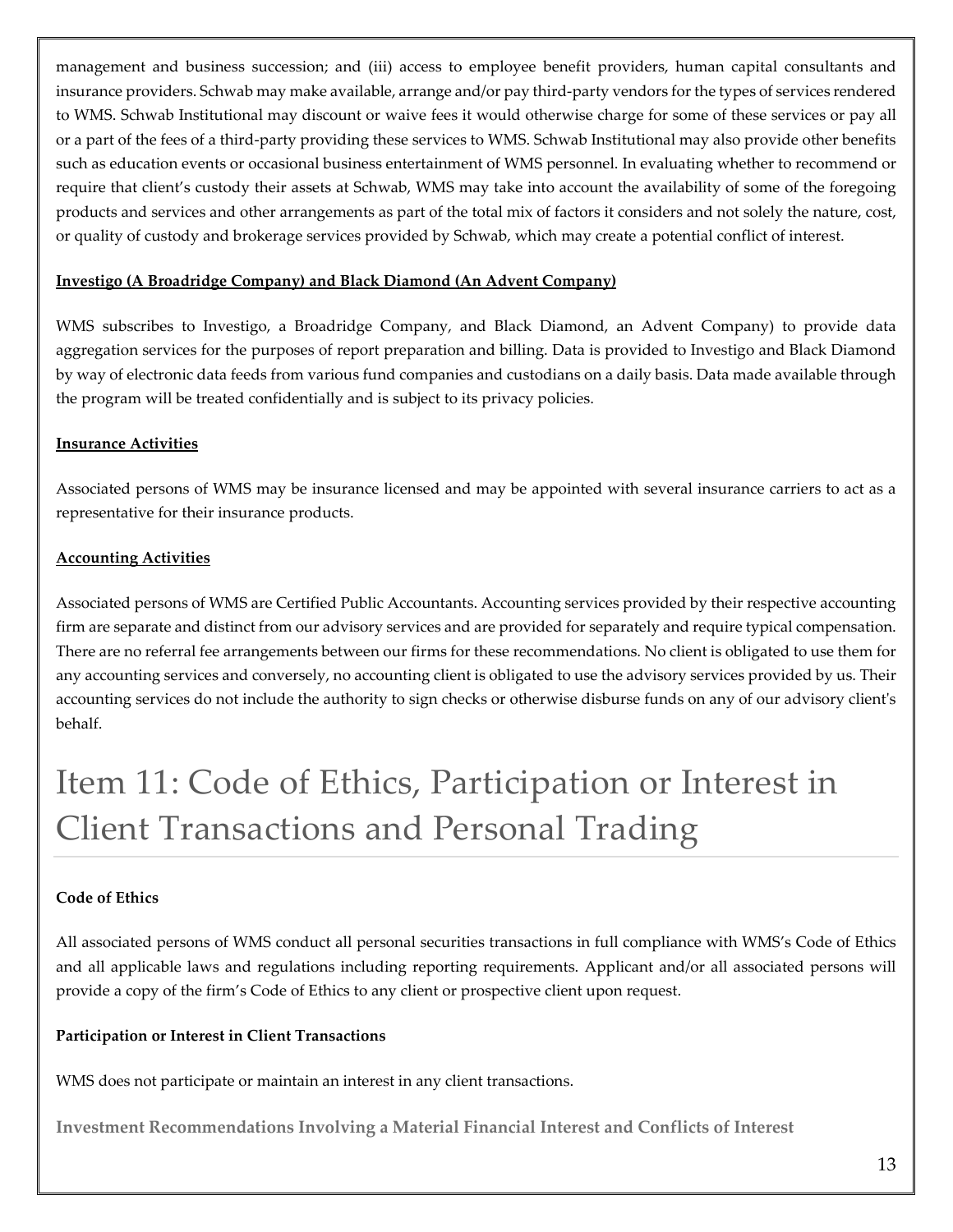Neither our firm, its associates or any related person is authorized to recommend to a client, or effect a transaction for a client, involving any security in which our firm or a related person has a material financial interest, such as in the capacity as an underwriter, adviser to the issuer, etc.

A conflict of interest may exist for Advisor to recommend the services of a third-party manager or asset allocator who has agreed to share a portion of its management fee with the Advisor as opposed to other managers who have not agreed to pay compensation to Advisor. WMS does not utilize third party managers who have not agreed to pay compensation to Advisor.

#### **Advisory Firm Purchase of Same Securities Recommended to Clients and Conflicts of Interest**

Our firm and its "related persons" may buy or sell securities similar to, or different from, those we recommend to clients for their accounts. In an effort to reduce or eliminate certain conflicts of interest involving the firm or personal trading, our policy may require that we restrict or prohibit associates' transactions in specific reportable securities transactions. Any exceptions or trading pre-clearance must be approved by the firm principal in advance of the transaction in an account, and we maintain the required personal securities transaction records per regulation.

#### **Trading Securities at/Around the Same Time as Client's Securities**

From time to time, our firm or its "related persons" may buy or sell securities for themselves at or around the same time as clients. We will not trade non-mutual fund securities 5 days prior to the same security for clients.

#### **Investment Advice Relating to Retirement Accounts**

When we provide investment advice to you regarding your retirement plan account or individual retirement account, we are fiduciaries within the meaning of Title I of the Employee Retirement Income Security Act and/or the Internal Revenue Code, as applicable, which are laws governing retirement accounts. The way we make money creates some conflicts with your interests, so we operate under a special rule that requires us to act in your best interest and not put our interest ahead of yours. Under this special rule's provisions, we must:

- Meet a professional standard of care when making investment recommendations (give prudent advice);
- Never put our financial interests ahead of yours when making recommendations (give loyal advice);
- Avoid misleading statements about conflicts of interest, fees, and investments;
- Follow policies and procedures designed to ensure that we give advice that is in your best interest;
- Charge no more than is reasonable for our services; and
- Give you basic information about conflicts of interest.

In addition, and as required by this rule, we provide information regarding the services that we provide to you, and any material conflicts of interest, in this brochure and in your client agreement.

### <span id="page-13-0"></span>Item 12: Brokerage Practices

WMS may recommend that trades be affected through Grove Point Investments, LLC. Grove Point. is an introducing broker/dealer only and does not engage in market making and does not self-clear; therefore, Grove Point clears all brokerage transactions with Pershing, LLC and does not charge extra fees to do so. These services are offered on a best execution basis and a client is under no obligation to implement trades through the registered representatives of Grove Point If the client chooses to implement through Grove Point and the account is a commission-based account, a commission may be earned by the registered representative in addition to the fees already paid to the representative. All FINRA, SEC and other regulatory agencies disclosure requirements and policies are observed for all transactions.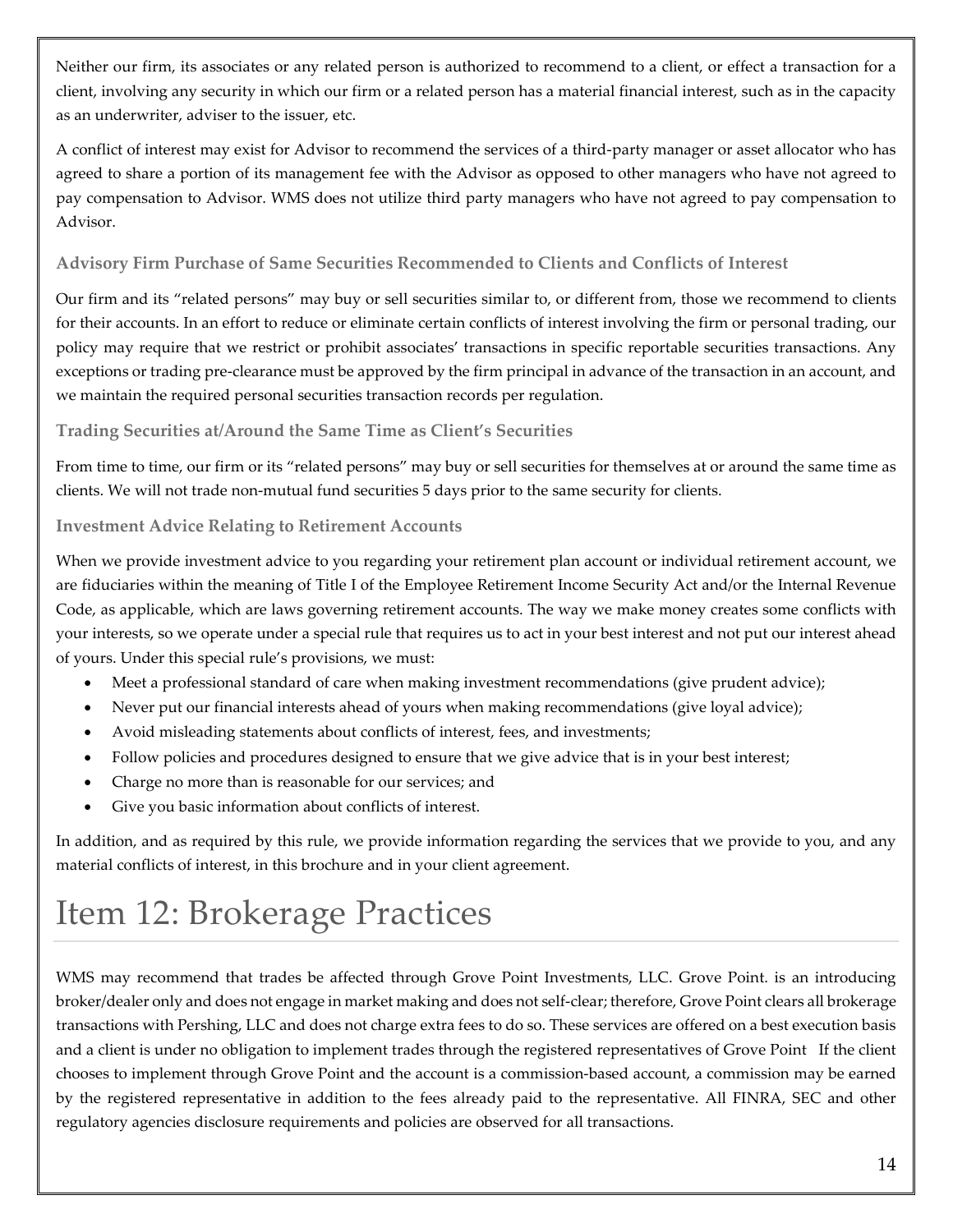Commission rates may be found at other broker/dealers that may be higher or lower than those charged at Grove Point. At the present time, traditional commission-based transactions are offered through Pershing, LLC as the clearing firm. As of December 31, 2021, these accounts represented less than 1% of our assets under management. Pershing charges various annual maintenance fees depending on the services required in the brokerage accounts. Pershing also charges ticket charges for most mutual fund transactions and ticket charges on stocks, bonds, and ETFs. A full list of Pershing brokerage fees will be provided upon request from the client and is included automatically on all new account forms.

The clearing firm currently used for all accounts advisory clients on the Service Offerings platform is Charles Schwab Institutional. Charles Schwab does not charge annual maintenance fees for accounts held at the firm. The trading charges range from \$0 for equity transactions and start at \$20 for mutual fund and bond transactions. The trading costs may vary depending on account balance or statement delivery method. A full list of Schwab trading fees will be provided upon request from the client.

#### **Commission Based Funds**

Loaded mutual funds generate up front commissions on A and B share classes and vary by investment company and on total assets under management, per client household, per investment company. Loaded mutual funds traditionally pay trails in the amount of .25% on average, also known as 12b-1 fees. C class mutual fund shares pay 1% up front and 1% annually in 12b-1 fees. WMS encourages clients to use our fee-based models and typically only utilizes the commissionbased method for alternative investments and when the client requests this form of compensation method.

#### **Non-Commission Based Funds**

Unless a client is paying for services rendered on an hourly basis, we will not typically recommend no-load mutual funds in a client's commission-based brokerage account. No-load mutual funds do not generate compensation to the advisor. If a client wants to utilize no-load mutual funds in their portfolio but does not want to pay an hourly fee to do so, the client will be referred to a fee-based account and assessed a quarterly fee based on total assets under management.

### **Aggregating (Block) Trading for Multiple Client Accounts**

Investment advisers may elect to purchase or sell the same securities for several clients at approximately the same time when they believe such action may prove advantageous to clients. This process is referred to as aggregating orders, batch trading or block trading. We do not engage in block trading. It should be noted that implementing trades on a block or aggregate basis may be less expensive for client accounts; however, it is our trading policy is to implement all client orders on an individual basis. Therefore, we do not aggregate or "block" client transactions. Considering the types of investments, we hold in advisory client accounts, we do not believe clients are hindered in any way because we trade accounts individually. This is because we develop individualized investment strategies for clients and holdings will vary. Our strategies are primarily developed for the long-term and minor differences in price execution are not material to our overall investment strategy.

### <span id="page-14-0"></span>Item 13: Review of Accounts

Client accounts with the Investment Management Service will be reviewed regularly on a monthly, quarterly, or annual basis by one of the Investment Advisor Representatives of WMS. The account is reviewed with regards to the client's investment policies and risk tolerance levels. Events that may trigger a special review would be unusual performance, addition, or deletions of client- imposed restrictions, excessive draw-down, volatility in performance, or buy and sell decisions from the firm or per client's needs.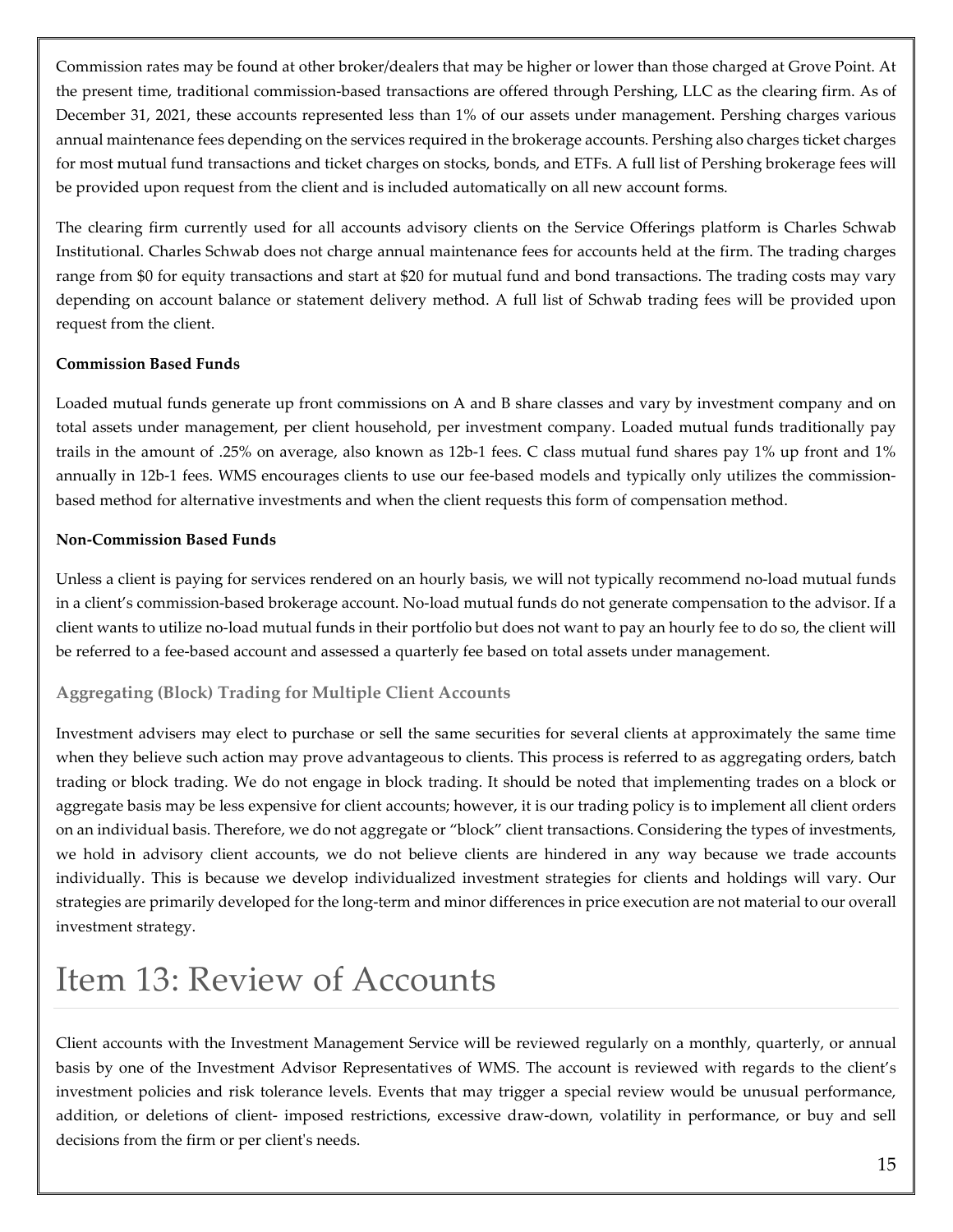Clients will receive trade confirmations from the broker(s) for each transaction in their accounts as well as monthly or quarterly statements and annual tax reporting statements from their custodian showing all activity in the accounts, such as receipt of dividends and interest. Portfolio analyses are prepared as dictated by the client's review schedule. The portfolio analysis reports include information on dates of acquisition, cost basis, market values and unrealized gains and losses as of the report date. Tax data includes year-to-date earnings and gains or losses from sales or exchanges of client securities. The portfolio analysis reports may include:

- Performance Report
- Appraisal
- Realized Gain/Loss Report
- Asset Allocation Report
- Fixed Income Analysis

The firm occasionally performs non-periodic reviews for clients, as necessary. Non-periodic reviews may occur for a variety of reasons relating to changes in income, job status, retirement, and lifestyle.

# <span id="page-15-0"></span>Item 14: Client Referrals and Other Compensation

WMS does not actively participate in a client referral program. David R. Williams, Thomas MacLennan, and Timothy Paschall are CFP® Practitioners.

## <span id="page-15-1"></span>Item 15: Custody

Except as noted below, WMS generally does not accept custody of client funds. Clients should receive at least quarterly statements from the broker dealer, bank or other qualified custodian that holds and maintains client's investment assets. We urge clients to carefully review such statements and compare such official custodial records to the account statements or reports that we may provide. Our statements or reports may vary from custodial statements based on accounting procedures, reporting dates, or valuation methodologies of certain securities.

WMS generates performance reporting via Buckingham Strategic Partners, LLC, Black Diamond, and Investigo (more information available in Item 10, Other Financial Industry Activities and Affiliations) for clients when another performance reporting method is unavailable. Clients are strongly encouraged to compare their performance reports to the actual custodial statement.

# <span id="page-15-2"></span>Item 16: Investment Discretion

WMS does not hold investment discretion on any investment account. All trades placed through the firm must first be approved by the client.

# <span id="page-15-3"></span>Item 17: Voting Client Securities

WMS does not accept the authority to vote client securities. Proxy statements and other solicitations will be sent directly to each client from the custodian or transfer agent for voting purposes. The client can contact WMS at (301) 294-7804 or by email a[t wa@WMSAdvisors.com](mailto:wa@WMSAdvisors.com) to discuss specific information prior to registering their vote(s).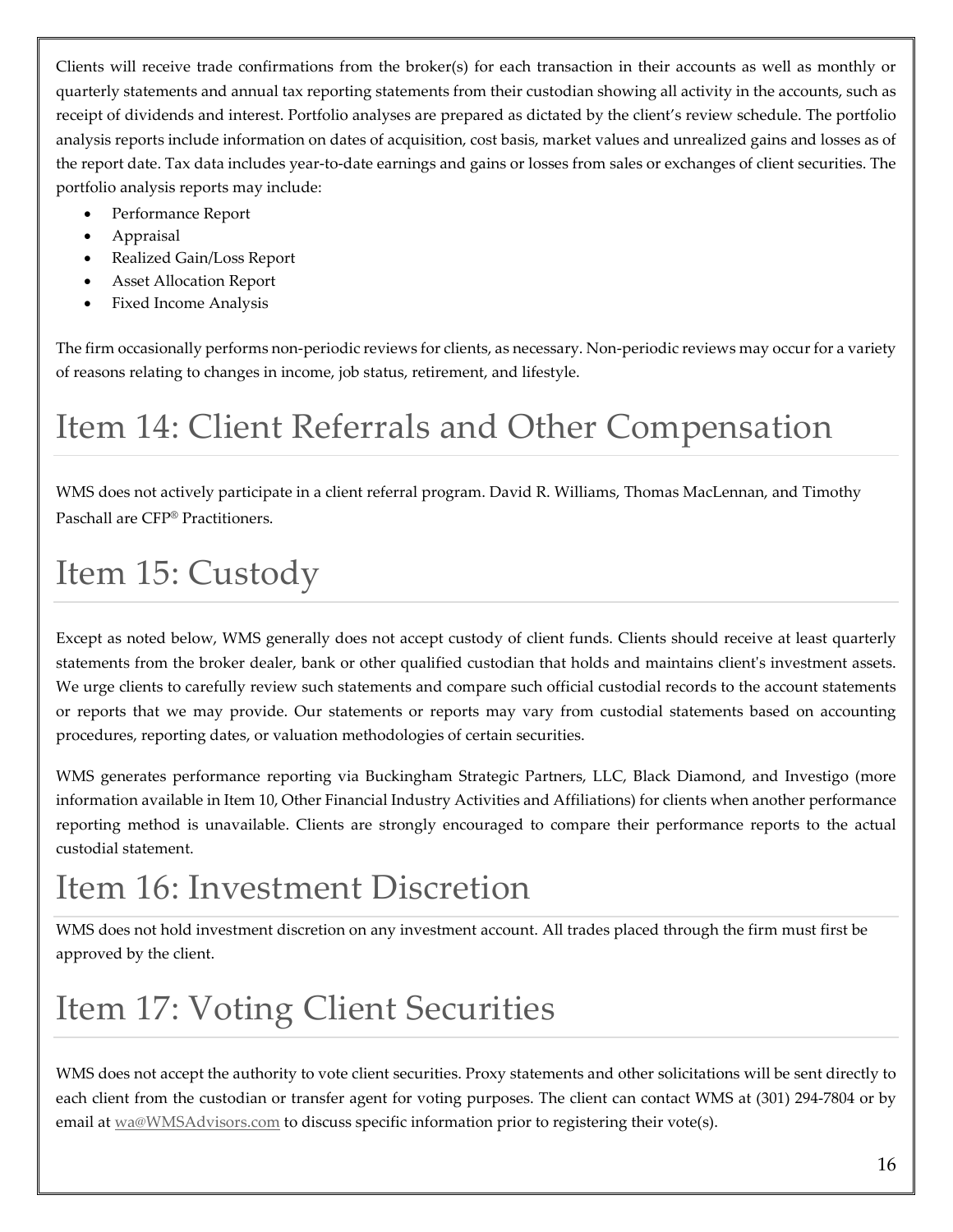### <span id="page-16-0"></span>Item 18: Financial Information

We have no financial commitment that impairs our ability to meet contractual and fiduciary commitments to clients, and we have not been the subject of a bankruptcy proceeding. We do not have custody of client funds or securities or require or solicit prepayment of more than \$1,200 in fees per client six months in advance.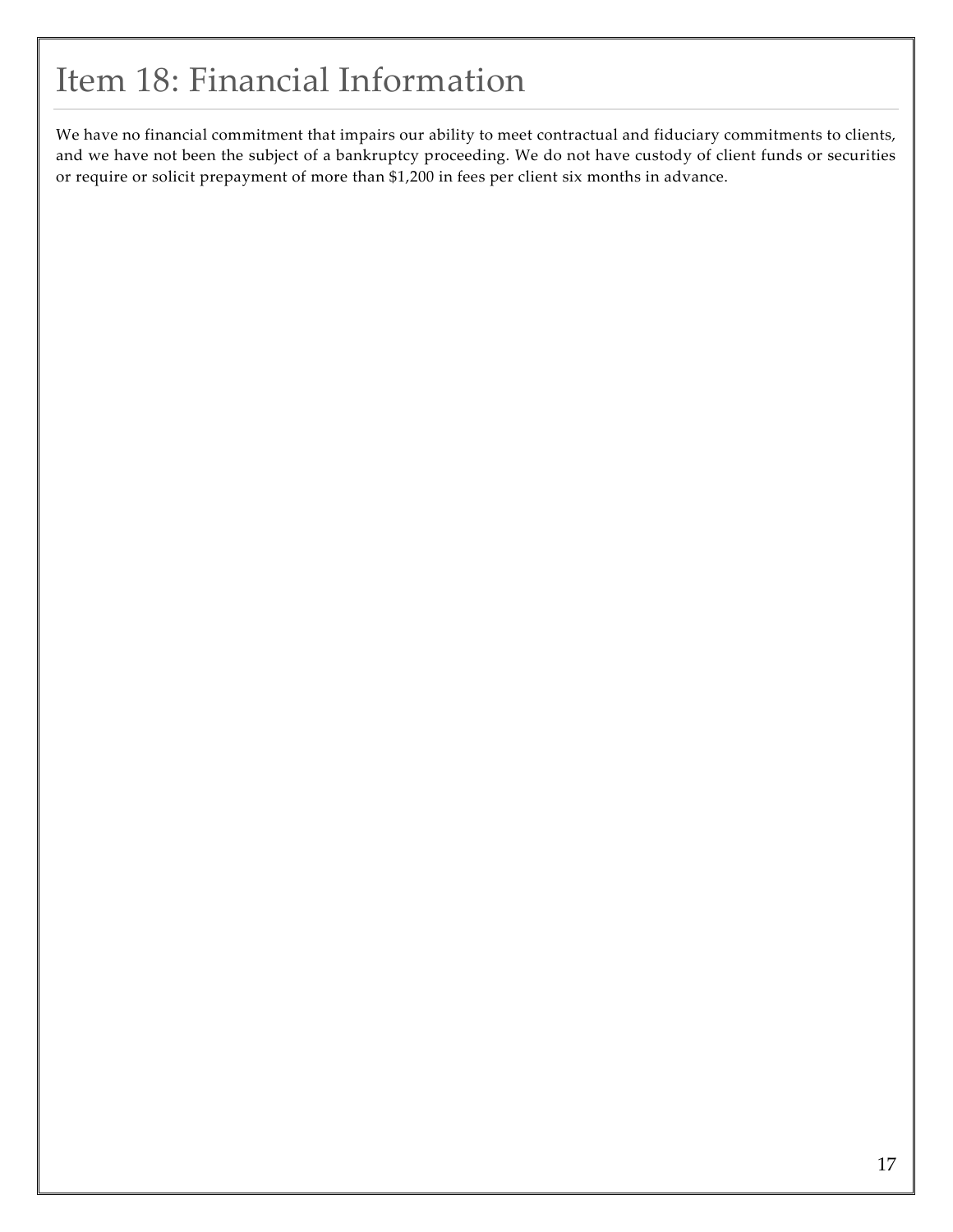### WMS Advisors, LLC

11300 Rockville Pike, Suite 800 Rockville, MD 20852-3003 (301) 294-7804

Dated March 16, 2022

Form ADV Part 2B – Brochure Supplement

<span id="page-17-0"></span>*For*

**David R. Williams, CFP®**

Investment Advisor Representative

This brochure supplement provides information about David R. Williams that supplements the WMS Advisors, LLC ("WMS") brochure. A copy of that brochure precedes this supplement. Please contact David R. Williams if the WMS brochure is not included with this supplement or if you have any questions about the contents of this supplement.

Additional information about David R. Williams is available on the SEC's website a[t www.adviserinfo.sec.gov](http://www.adviserinfo.sec.gov/) which can be found using the identification number 2373815.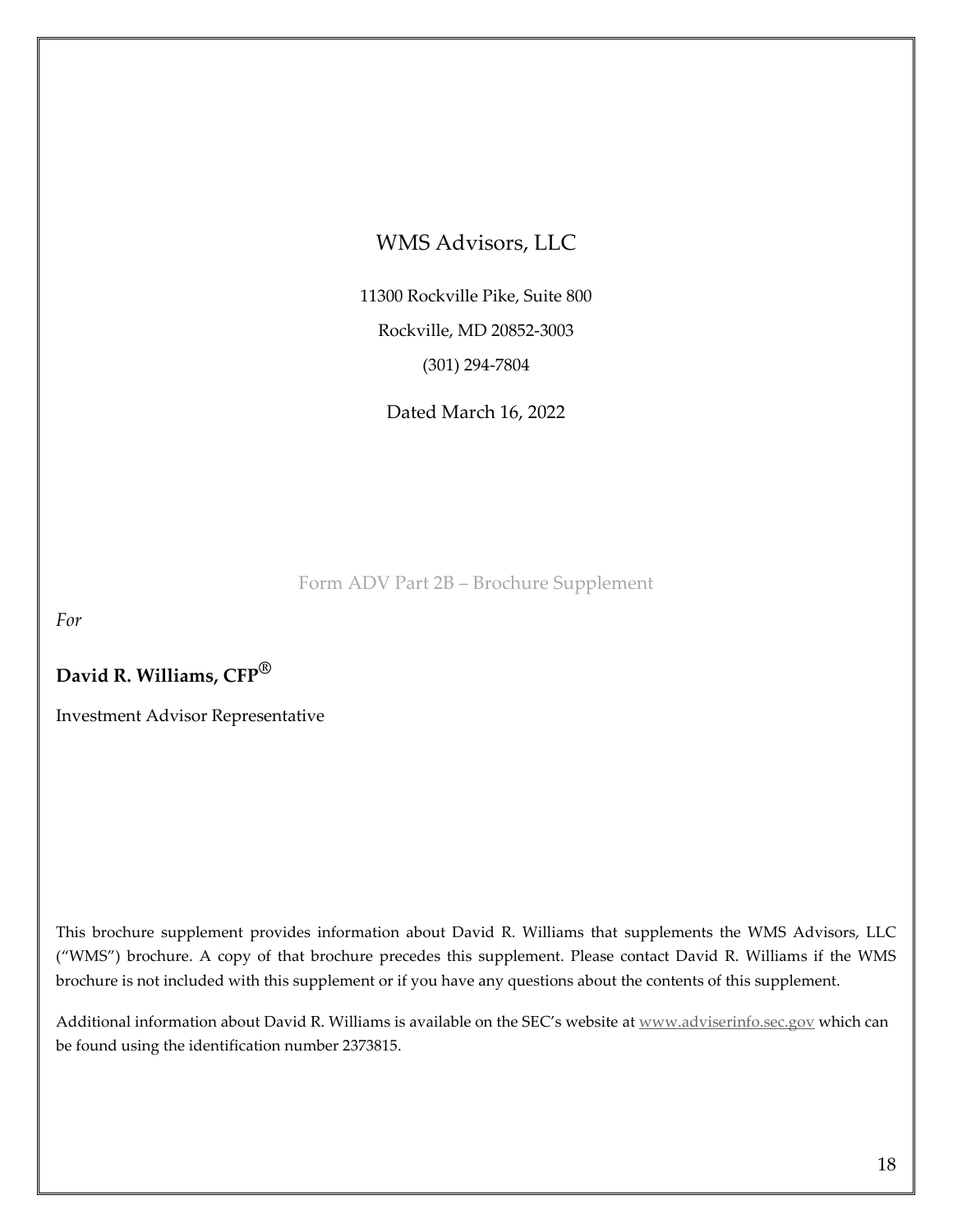# Item 2: Educational Background and Business Experience

**David R. Williams** Born: 1952

**Educational Background**

• 1974– Bachelor of Arts, Westminster College

### **Business Experience**

- 12/2006 Present, WMS Advisors, LLC, Investment Advisor Representative
- 11/2003 Present, Grove Point Investments, LLC and Grove Point Advisors, LLC (formerly H. Beck, Inc.), Investment Advisor Representative, Registered Representative and Registered Principal
- 05/1988 08/2012, Williams Associates, Owner
- 06/1977 05/1988, Anthony & Williams, CPAs, Partner

### **Professional Designations, Licensing & Exams**

**CERTIFIED FINANCIAL PLANNER™,** CFP® and federally registered CFP (with flame design) marks (collectively, the "CFP® marks") are professional certification marks granted in the United States by Certified Financial Planner Board of Standards, Inc. ("CFP Board").

The CFP® certification is a voluntary certification; no federal or state law or regulation requires financial planners to hold CFP® certification. It is recognized in the United States and a number of other countries for its (1) high standard of professional education; (2) stringent code of conduct and standards of practice; and (3) ethical requirements that govern professional engagements with clients. Currently, more than 71,000 individuals have obtained CFP® certification in the United States.

To attain the right to use the CFP® marks, an individual must satisfactorily fulfill the following requirements:

- Education Complete an advanced college-level course of study addressing the financial planning subject areas that CFP Board's studies have determined as necessary for the competent and professional delivery of financial planning services and attain a bachelor's degree from a regionally accredited United States college or university (or its equivalent from a foreign university). CFP Board's financial planning subject areas include insurance planning and risk management, employee benefits planning, investment planning, income tax planning, retirement planning, and estate planning;
- Examination Pass the comprehensive CFP® Certification Examination. The examination includes case studies and client scenarios designed to assess one's ability to correctly diagnose financial planning issues and apply one's knowledge of financial planning to real world circumstances;
- Experience Complete at least three years of full-time financial planning-related experience (or the equivalent, measured as 2,000 hours per year); and
- Ethics Agree to be bound by CFP Board's Standards of Professional Conduct, a set of documents outlining the ethical and practice standards for CFP® professionals.

Individuals who become certified must complete the following ongoing education and ethics requirements in order to maintain the right to continue to use the CFP® marks: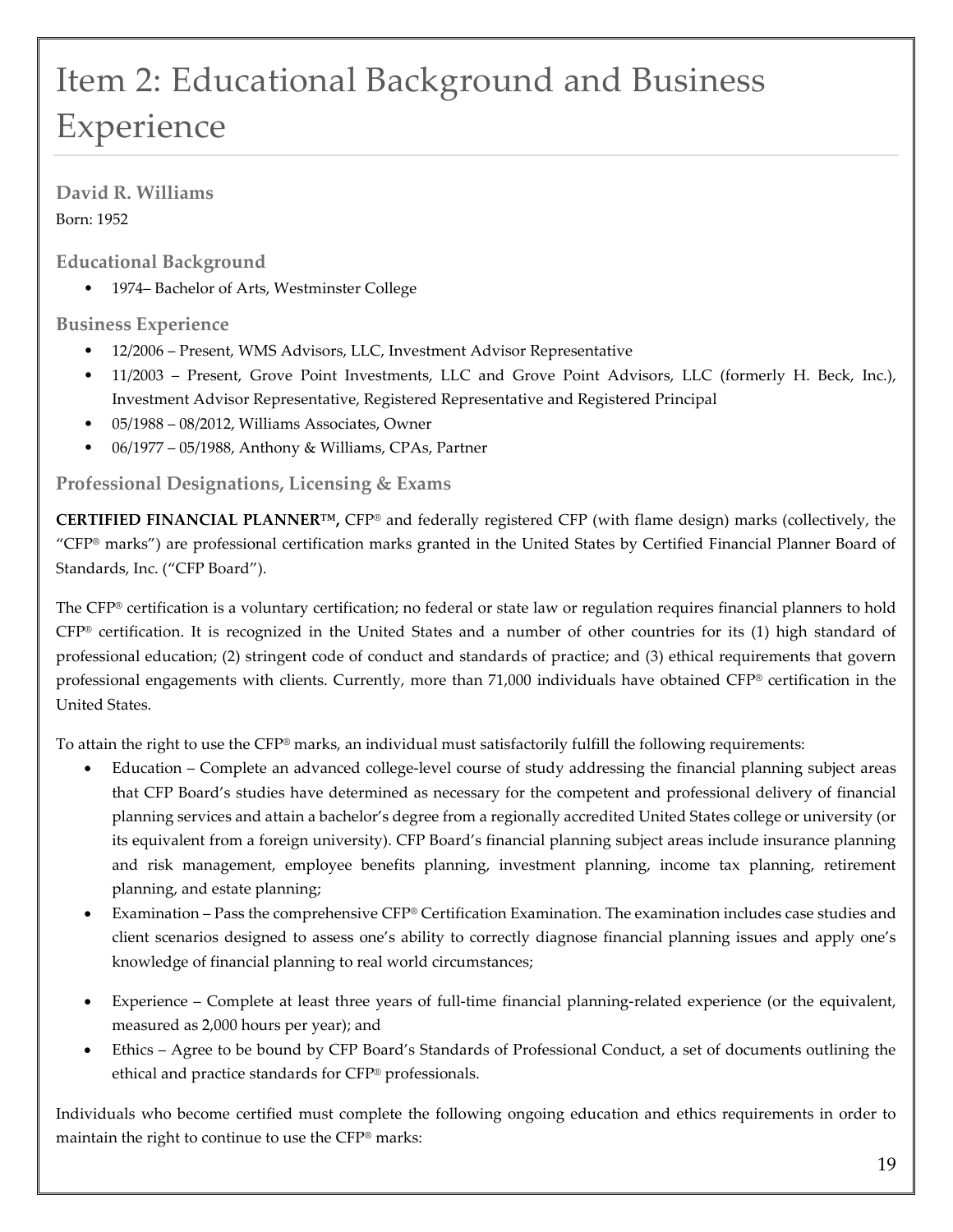- Continuing Education Complete 30 hours of continuing education hours every two years, including two hours on the Code of Ethics and other parts of the Standards of Professional Conduct, to maintain competence and keep up with developments in the financial planning field; and
- Ethics Renew an agreement to be bound by the Standards of Professional Conduct. The Standards prominently require that CFP® professionals provide financial planning services at a fiduciary standard of care. This means CFP® professionals must provide financial planning services in the best interests of their clients.

CFP® professionals who fail to comply with the above standards and requirements may be subject to CFP Board's enforcement process, which could result in suspension or permanent revocation of their CFP® certification.

Obtained February 18, 2005.

#### **Professional Associations:** AICPA & FINRA

#### **Securities registrations include:**

- Series 6 Investment Company/Variable Contracts Products Limited Representative
- Series 7 General Securities Registered Representative Series 65 Uniform Investment Adviser
- Series 24 General Securities Principal Insurance Licensed Various States
- Series 51 Municipal Fund Securities Limited Principal

## Item 3: Disciplinary Information

There are no legal or disciplinary events that are material to a client's or prospective client's evaluation of this advisory business.

### Item 4: Other Business Activities

| Grove Point Investments, LLC and Grove Point Advisors, LLC | David Robert Williams                             |
|------------------------------------------------------------|---------------------------------------------------|
| Position: Investment Advisor Representative, Registered    | Position: Insurance Agent                         |
| Representative, Registered Principal                       | Start Date: 11/10/2009                            |
| Start Date: 11/21/2003                                     | Nature: Equity Indexed Annuities                  |
| Nature: Investments & Financial Planning;                  | Investment Related: Yes                           |
| Investment Related: Yes                                    | Number of Hours: 1;                               |
| Number of Hours: 20;                                       | Number of Investment Related Hours: 1             |
| Number of Investment Related Hours: 20                     | Description: Market, Solicit, & Sell Equity       |
| Description: Investment Management & Financial Planning    | <b>Indexed Annuities</b>                          |
| David Robert Williams                                      | David Robert Williams                             |
| Position: Landlord                                         | Position: Insurance Agent                         |
| Start Date: 01/01/1987                                     | Start Date: 08/01/1987                            |
| Nature: Rental Properties;                                 | Nature: Insurance Sales                           |
| Investment Related: Yes                                    | Investment Related: Yes                           |
| Number of Hours: 0;                                        | Number of Hours: 1;                               |
| Number of Investment Related Hours: 0                      | Investment Related Hours: 1                       |
| Description: Real Estate Rental Properties                 | Description: Life, Long Term Care, and Disability |
|                                                            | <b>Insurance Sales and Service</b>                |

### Item 5: Additional Compensation

Some of the third parties involved with the investment advisory services we offer (e.g., portfolio managers, investment managers, sub-managers, custodians, or executing brokers) may provide non-cash benefits to a WMS Investment Advisor

- Series 63 Uniform Securities Agent
	-
	-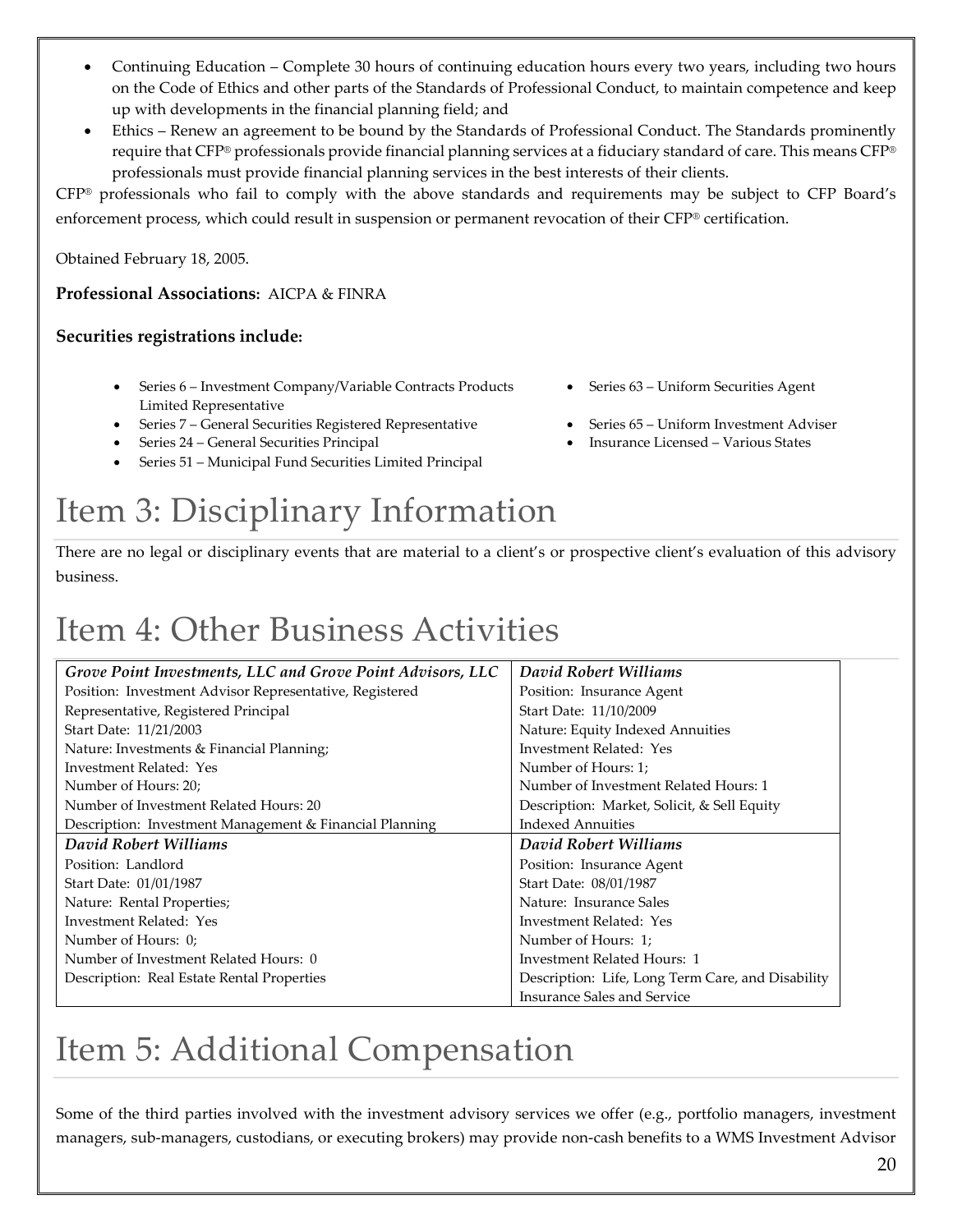Representative ("IAR") such as meals or tickets to sporting or entertainment events. In addition, some of those third parties sponsor or participate in conventions, conferences, or training events and may provide our IARs and/or firm employees with transportation, hotel accommodations, meals, registration fees etc. to encourage them to attend such events. For additional information about these programs, including where your IAR receives any of these non-cash benefits, please contact your IAR.

The sponsors of our advisory programs may provide some of our IARs with additional financial support by reimbursing our IARs for certain marketing related expenses, such as client seminars, client appreciation events, and donations to charities or charitable events. In general, sponsors are more willing to make such reimbursements or will make larger reimbursements, based on the amount of assets invested in their programs by IAR's clients. This is a conflict of interest for an IAR. We maintain policies that limit the amount of this financial support that IARs may receive. For more information about whether your IAR receives the type of support described in this paragraph, please contact your IAR.

### Item 6: Supervision

David R. Williams, as an Investment Advisor Representative of WMS, is responsible for supervision. As an investment advisor, his activities are supervised by the firm's Chief Compliance Officer, Tom MacLennan. Please contact (301) 294-7804 if you have any questions or concerns.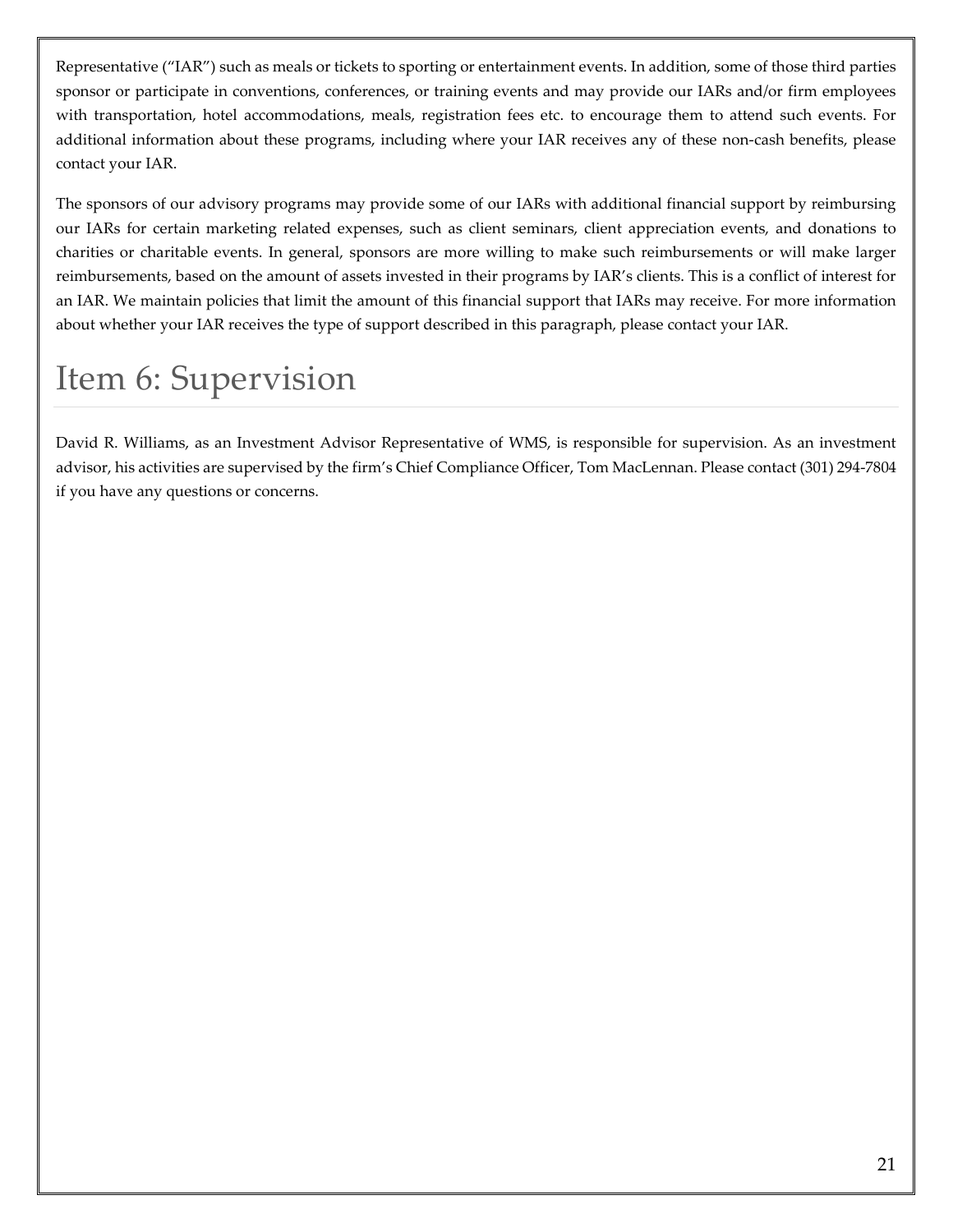### WMS Advisors, LLC

6135 Park South Drive, Suite 510 Charlotte, NC 28210 (301) 294-7804

Dated March 16, 2022

Form ADV Part 2B – Brochure Supplement

*For*

### **Thomas Gaines MacLennan, CFP®**

Investment Advisor Representative and Chief Compliance Officer

This brochure supplement provides information about Thomas G. MacLennan that supplements the WMS Advisors, LLC ("WMS") brochure. A copy of that brochure precedes this supplement. Please contact Thomas G. MacLennan if the WMS brochure is not included with this supplement or if you have any questions about the contents of this supplement.

Additional information about Thomas G. MacLennan is available on the SEC's website at [www.adviserinfo.sec.gov](http://www.adviserinfo.sec.gov/) which can be found using the identification number 5364195.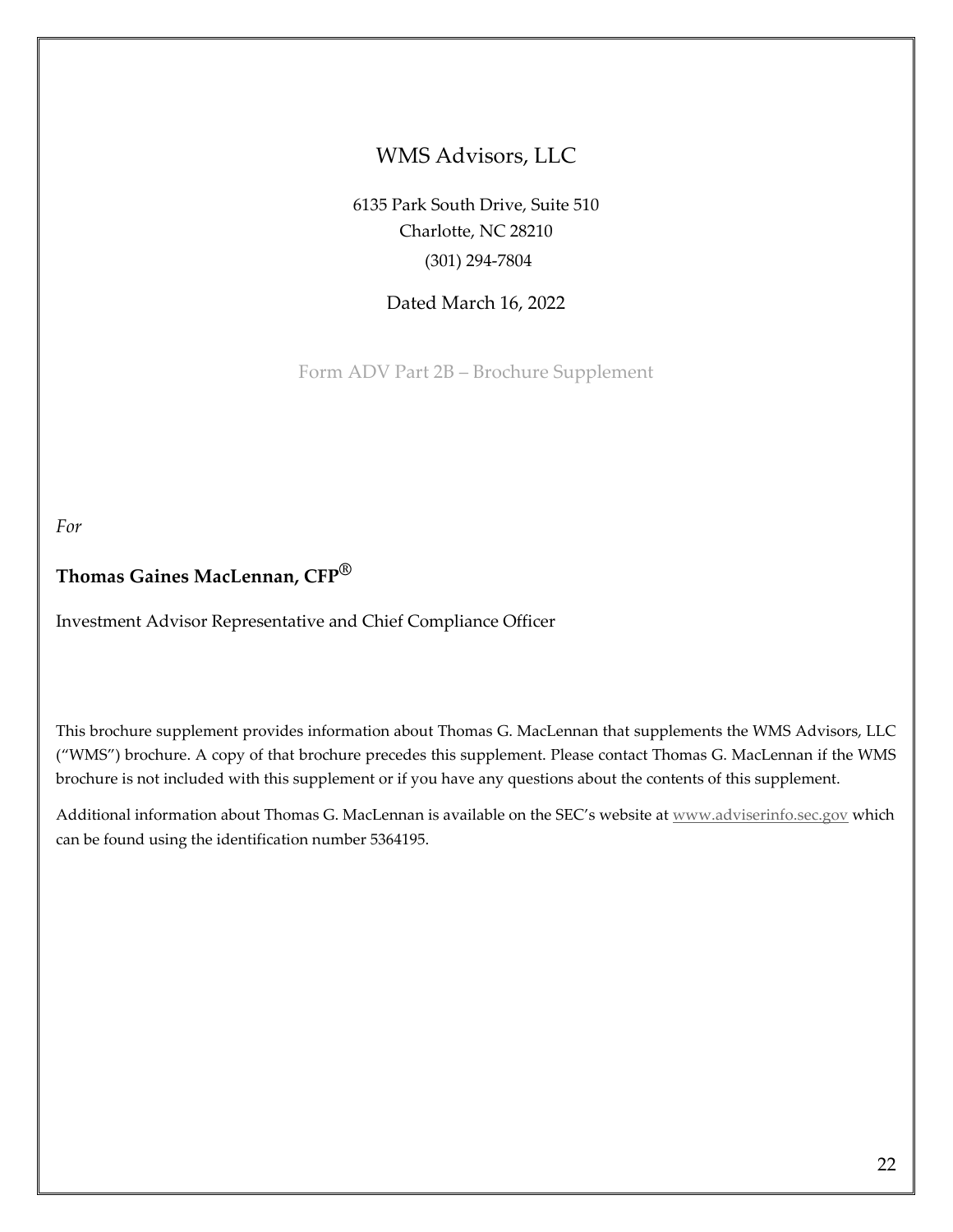# Item 2: Educational Background and Business Experience

**Thomas Gaines MacLennan** Born: 1986

**Educational Background**

• 2008 – Bachelor of Science, Clemson University

### **Business Experience**

- 04/2021 Present, WMS Advisors, LLC, Investment Advisor Representative and Chief Compliance Officer
- 11/2010 Present, Grove Point Investments, LLC., Registered Representative
- 11/2012 04/2021, WMS Advisors, LLC, Investment Advisor Representative
- 01/2012 11/2012, WMS Advisors, LLC, Registered Sales Assistant
- 11/2010 01/2012, WMS Advisors, LLC, Sales Assistant
- 05/2008 05/2010, Wells Fargo Bank, Trust Associate

### **Professional Designations, Licensing & Exams**

**CERTIFIED FINANCIAL PLANNER™,** CFP® and federally registered CFP (with flame design) marks (collectively, the "CFP® marks") are professional certification marks granted in the United States by Certified Financial Planner Board of Standards, Inc. ("CFP Board").

The CFP® certification is a voluntary certification; no federal or state law or regulation requires financial planners to hold  $CFP<sup>®</sup>$  certification. It is recognized in the United States and a number of other countries for its (1) high standard of professional education; (2) stringent code of conduct and standards of practice; and (3) ethical requirements that govern professional engagements with clients. Currently, more than 71,000 individuals have obtained CFP® certification in the United States.

To attain the right to use the CFP® marks, an individual must satisfactorily fulfill the following requirements:

- Education Complete an advanced college-level course of study addressing the financial planning subject areas that CFP Board's studies have determined as necessary for the competent and professional delivery of financial planning services and attain a bachelor's degree from a regionally accredited United States college or university (or its equivalent from a foreign university). CFP Board's financial planning subject areas include insurance planning and risk management, employee benefits planning, investment planning, income tax planning, retirement planning, and estate planning;
- Examination Pass the comprehensive CFP® Certification Examination. The examination includes case studies and client scenarios designed to assess one's ability to correctly diagnose financial planning issues and apply one's knowledge of financial planning to real world circumstances;
- Experience Complete at least three years of full-time financial planning-related experience (or the equivalent, measured as 2,000 hours per year); and
- Ethics Agree to be bound by CFP Board's Standards of Professional Conduct, a set of documents outlining the ethical and practice standards for CFP® professionals.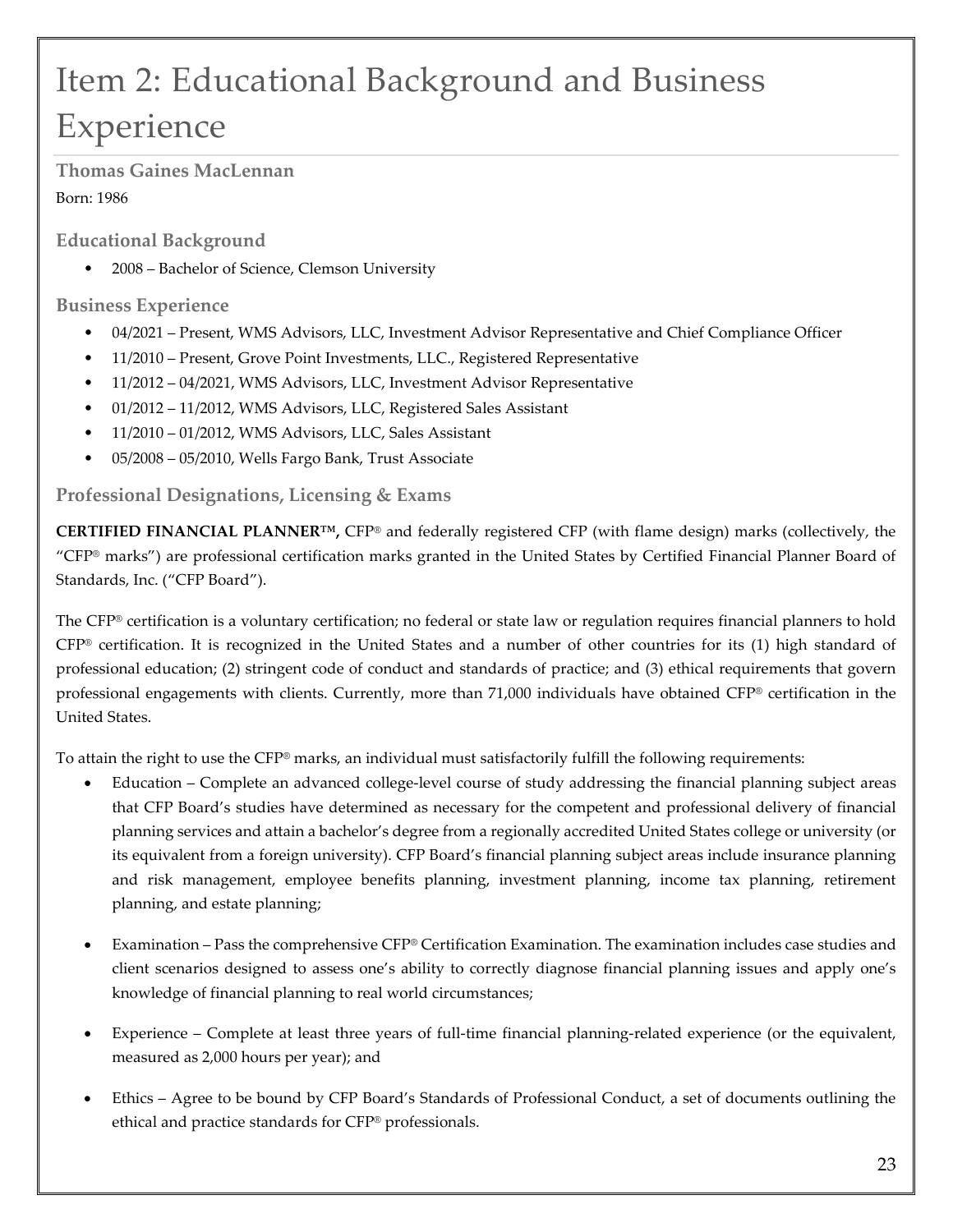Individuals who become certified must complete the following ongoing education and ethics requirements in order to maintain the right to continue to use the CFP® marks:

- Continuing Education Complete 30 hours of continuing education hours every two years, including two hours on the Code of Ethics and other parts of the Standards of Professional Conduct, to maintain competence and keep up with developments in the financial planning field; and
- Ethics Renew an agreement to be bound by the Standards of Professional Conduct. The Standards prominently require that CFP® professionals provide financial planning services at a fiduciary standard of care. This means CFP® professionals must provide financial planning services in the best interests of their clients.

CFP® professionals who fail to comply with the above standards and requirements may be subject to CFP Board's enforcement process, which could result in suspension or permanent revocation of their CFP® certification.

Obtained August 22, 2017.

### **Professional Associations:** FINRA, FPA

### **Securities registrations include:**

- Series 7 General Securities Registered Representative
- Series 24 General Securities Principal
- Series 66 Uniform Combined State Law Registration

# Item 3: Disciplinary Information

There are no legal or disciplinary events that are material to a client's or prospective client's evaluation of this advisory business.

# Item 4: Other Business Activities

### *Grove Point Investments, LLC*

Start Date: 11/30/2010 Position: Registered Representative Nature: Investments and Financial Planning; Investment Related: Yes Number of Hours: 20; Number of Investment Related Hours: 20 Description: Investment Management and Financial Planning

# Item 5: Additional Compensation

Other than compensation through his ownership in WMS Advisors, LLC, Thomas Gaines MacLennan does not receive any economic benefit from any person, company, or organization, in exchange for providing clients advisory services through WMS.

# Item 6: Supervision

The investment advisor activities of Thomas Gaines MacLennan are supervised by David R Williams of WMS. Please contact (301) 294-7804 if you have any questions or concerns.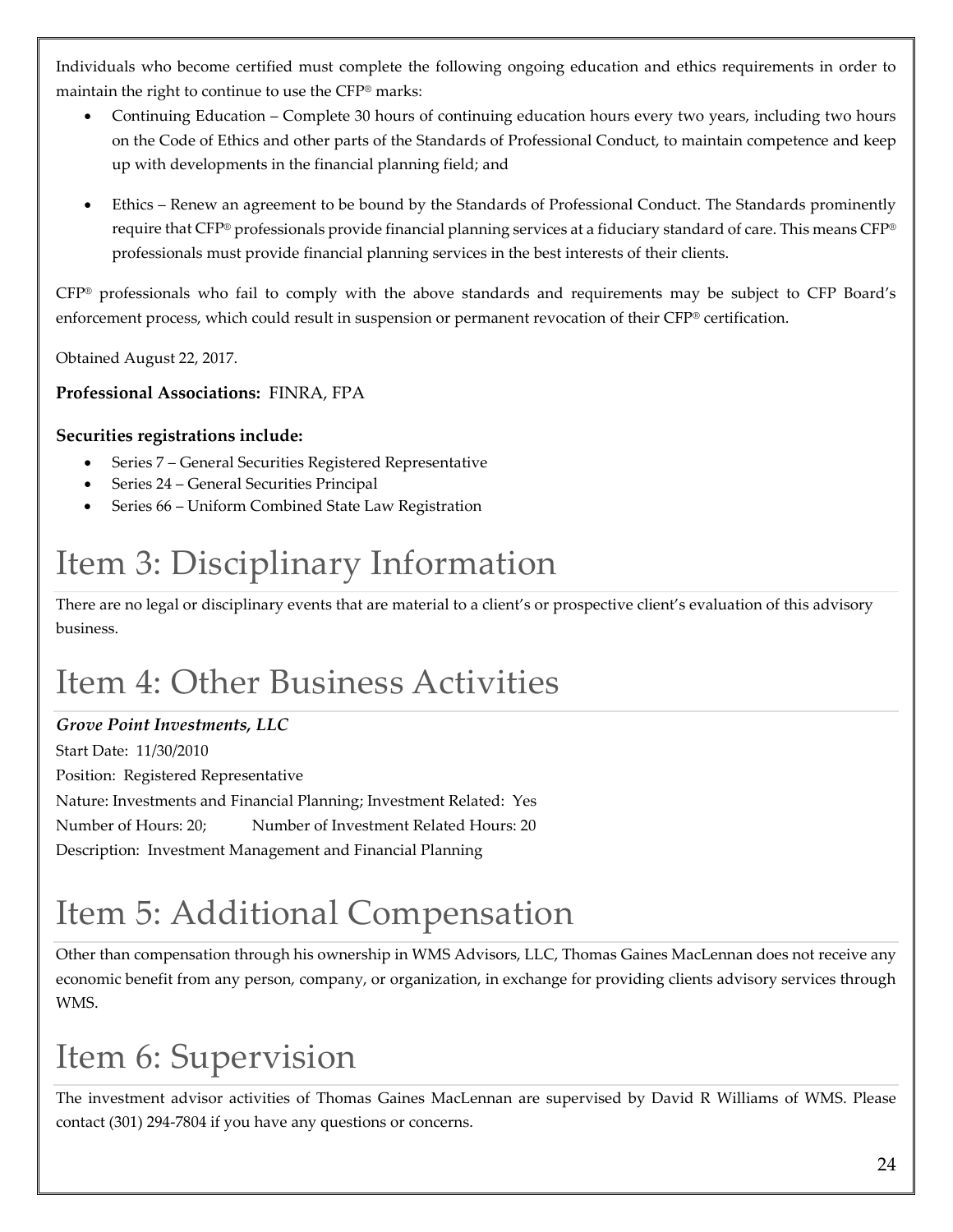### WMS Advisors, LLC

11300 Rockville Pike, Suite 800 Rockville, MD 20852-3003

(301) 294-7804

Dated March 16, 2022

Form ADV Part 2B – Brochure Supplement

*For*

### **Henry Sterling Meadows**

Investment Advisor Representative

This brochure supplement provides information about Henry S. Meadows that supplements the WMS Advisors, LLC ("WMS") brochure. A copy of that brochure precedes this supplement. Please contact Henry S. Meadows if the WMS brochure is not included with this supplement or if you have any questions about the contents of this supplement.

Additional information about Henry S. Meadows is available on the SEC's website at [www.adviserinfo.sec.gov](http://www.adviserinfo.sec.gov/) which can be found using the identification number 2068114.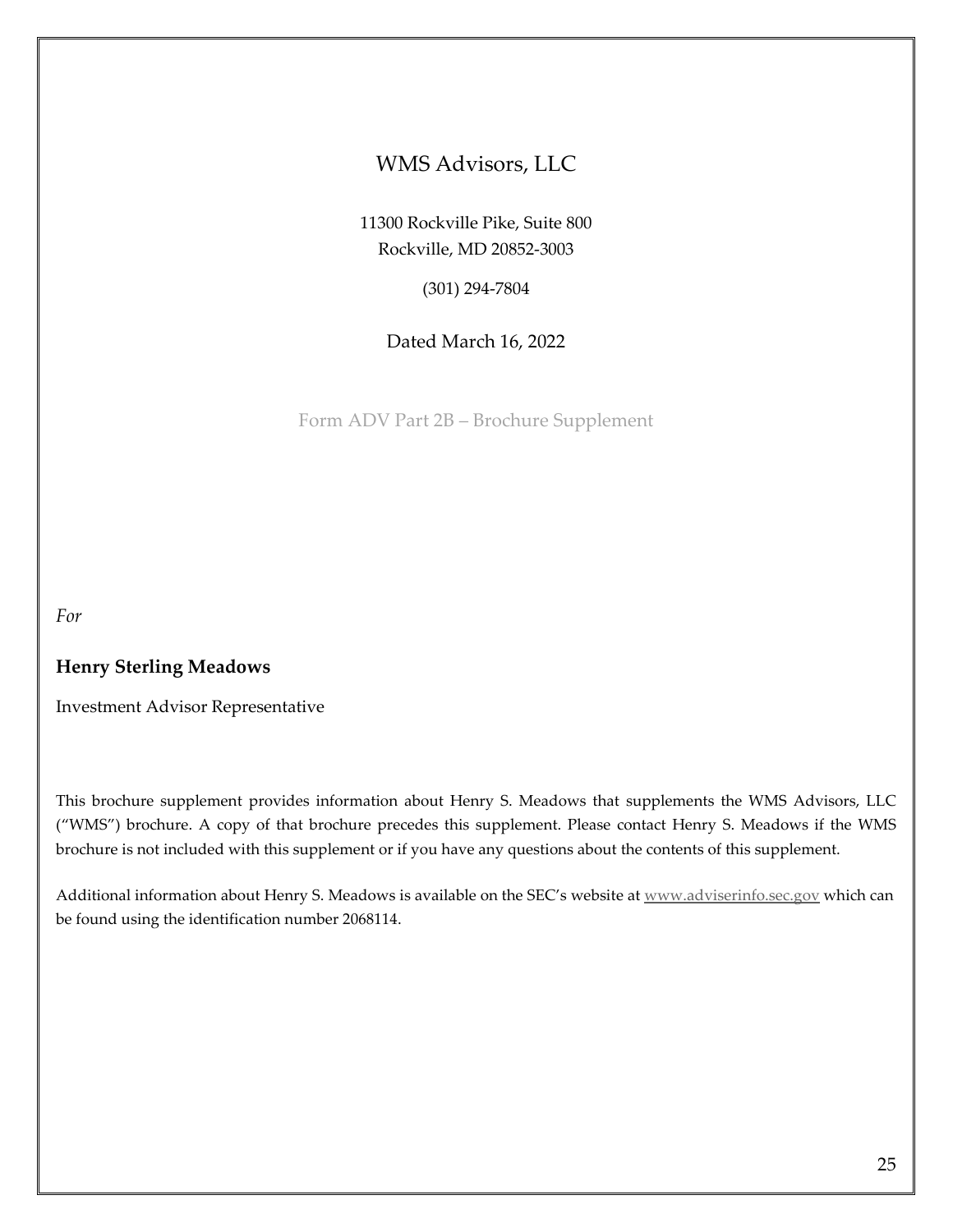# Item 2: Educational Background and Business Experience

**Henry Sterling Meadows** Born: 1955

**Educational Background**

• 1980 – BBA Accounting, George Washington University

**Business Experience** 

- 10/2016 Present, WMS Advisors, LLC, Investment Advisor
- 06/2004 Present, Grove Point Investments, LLC., Registered Representative
- 01/1992 Present, Simon Krowitz Meadows Bortnick & Associates, PA, CPA

**Professional Designations, Licensing & Exams**

**Professional Associations:** FINRA, AICPA, MACPA & MSA

Securities registrations include:

- Series 6 Investment Company/Variable Contracts Products Limited Representative
- Series 63 Uniform Securities Agent
- Series 65 Uniform Investment Adviser

# Item 3: Disciplinary Information

There are no legal or disciplinary events that are material to a client's or prospective client's evaluation of this advisory business.

# Item 4: Other Business Activities

| Grove Point Investments, LLC                              | <b>Henry Sterling Meadows</b>                       |
|-----------------------------------------------------------|-----------------------------------------------------|
| Start Date: 06/07/2004                                    | Start Date: 04/17/1999                              |
| Position: Registered Representative                       | Position: Insurance Agent; Nature: Insurance Sales; |
| Nature: Investments and Financial Planning                | Investment Related: No                              |
| Investment Related: Yes                                   | Number of Hours: 10                                 |
| Number of Hours: 5; Number of Investment Related Hours: 5 | Number of Investment Related Hours: 10              |
| Description: Investment Management & Financial Planning   | Description: Life Insurance Sales                   |
|                                                           |                                                     |
|                                                           |                                                     |
| SKMB, PA                                                  |                                                     |
| Start Date: 1/1/1992                                      |                                                     |
| Position: Tax Principal                                   |                                                     |
| Nature: Business, Marketing, Other                        |                                                     |
| $\mathbf{L}$ $\mathbf{D}$ . 1 1 $\mathbf{M}$ .            |                                                     |

Investment Related: No

Number of Hours: 150; Number of Investment Related Hours: 100

Description: Preparation and review of tax returns of all types. Forms 1040,1120,1120S,1041,706,990,709 and 5500 series. Also, conduct annual accounting for small business which includes the preparation of financial statements.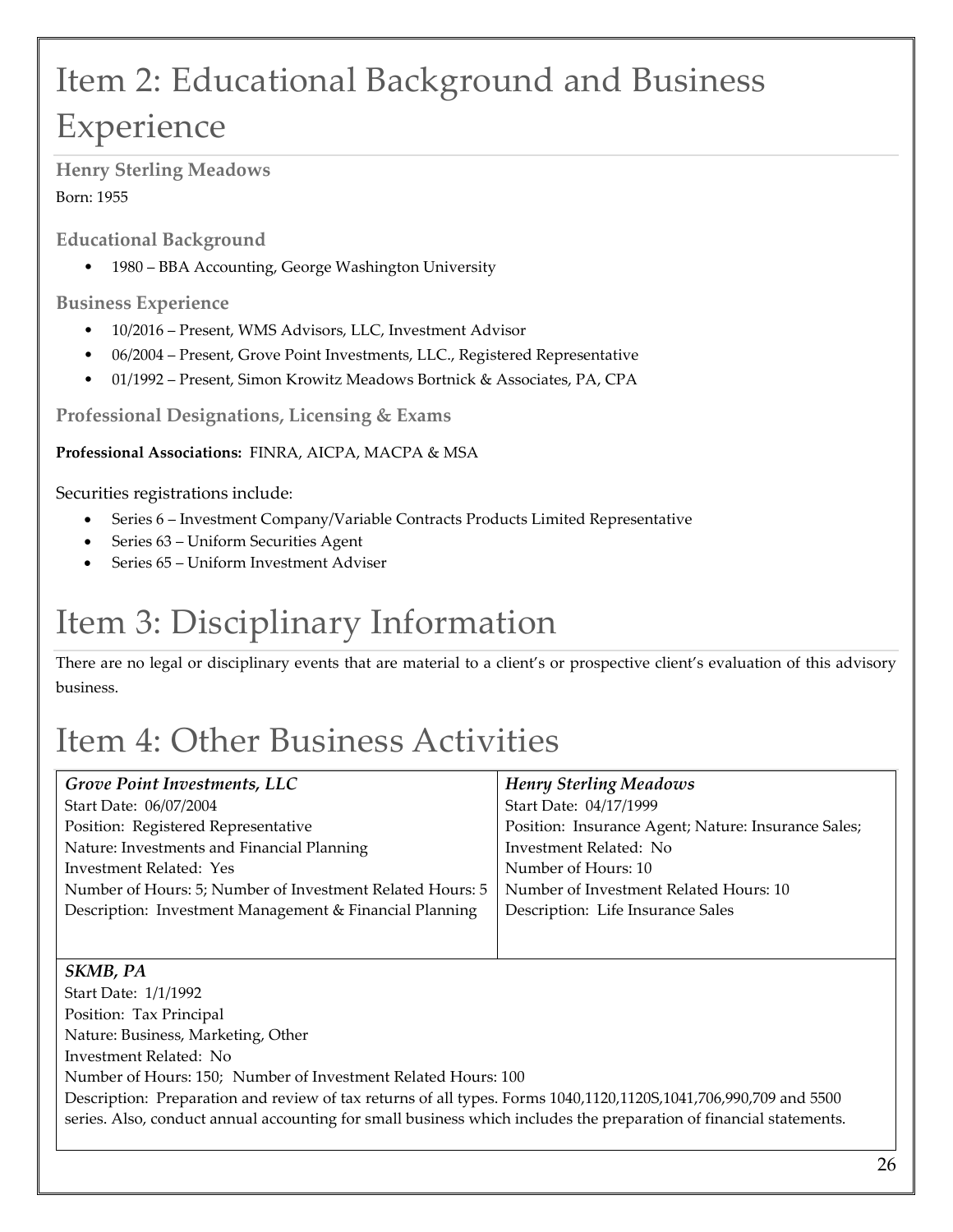## Item 5: Additional Compensation

Other than advisory fees and/or commissions, Henry S. Meadows does not receive any economic benefit from any person, company, or organization, in exchange for providing clients advisory services through WMS.

# Item 6: Supervision

The investment advisor activities of Henry S. Meadows are supervised by David R Williams and Thomas Gaines MacLennan of WMS. Please contact (301) 294-7804 if you have any questions or concerns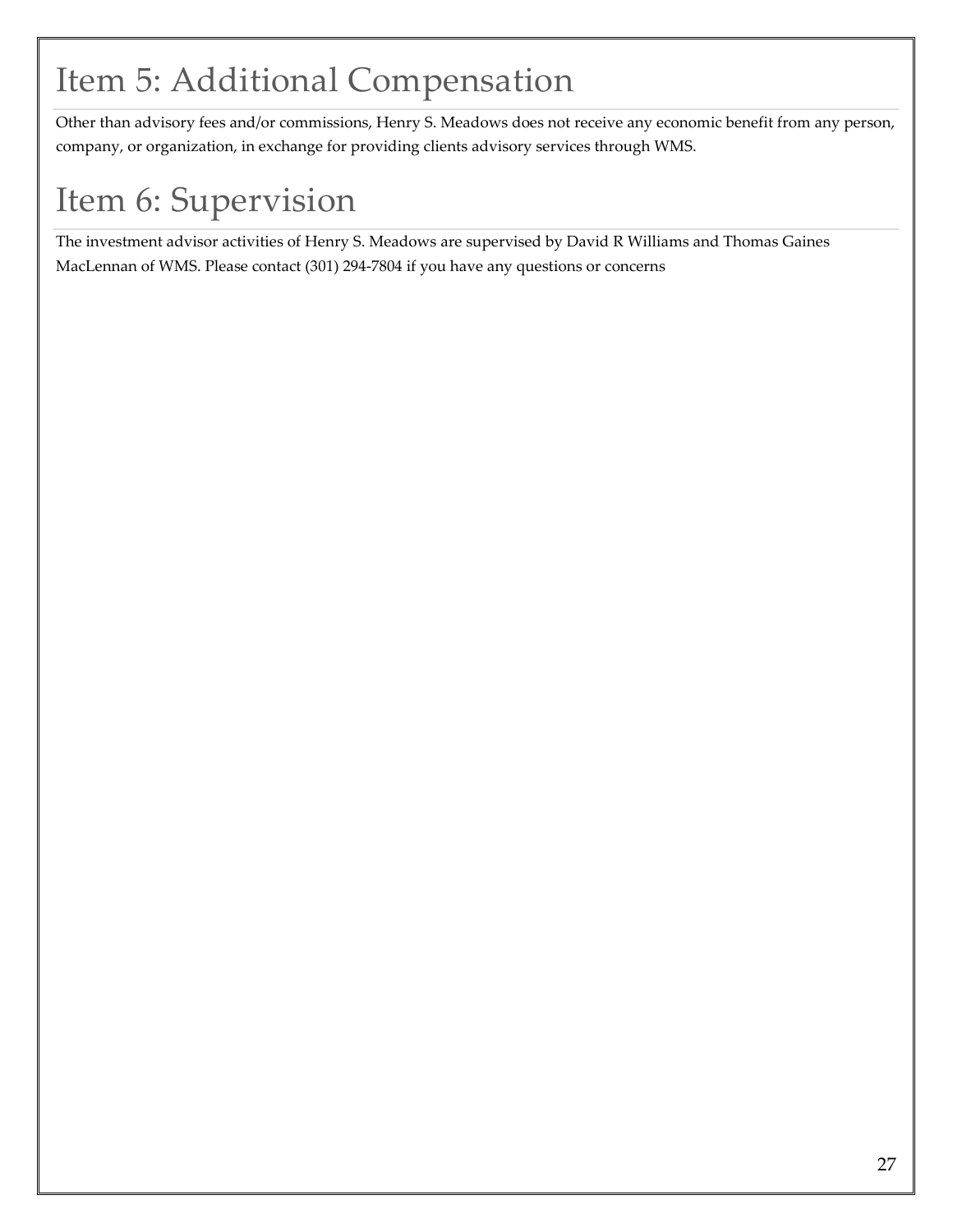### WMS Advisors, LLC

11300 Rockville Pike, Suite 800 Rockville, MD 20852-3003 (301) 294-7804

Dated March 16, 2022

### **Form ADV Part 2B – Brochure Supplement**

*For*

### **Alexander M. Schutz**

### Associate Advisor

This brochure supplement provides information about Alexander Schutz that supplements the WMS Advisors, LLC ("WMS") brochure. A copy of that brochure precedes this supplement. Please contact Alexander Schutz if the WMS brochure is not included with this supplement or if you have any questions about the contents of this supplement.

Additional information about Alexander Schutz is available on the SEC's website at [www.adviserinfo.sec.gov](http://www.adviserinfo.sec.gov/) which can be found using the identification number 7224293.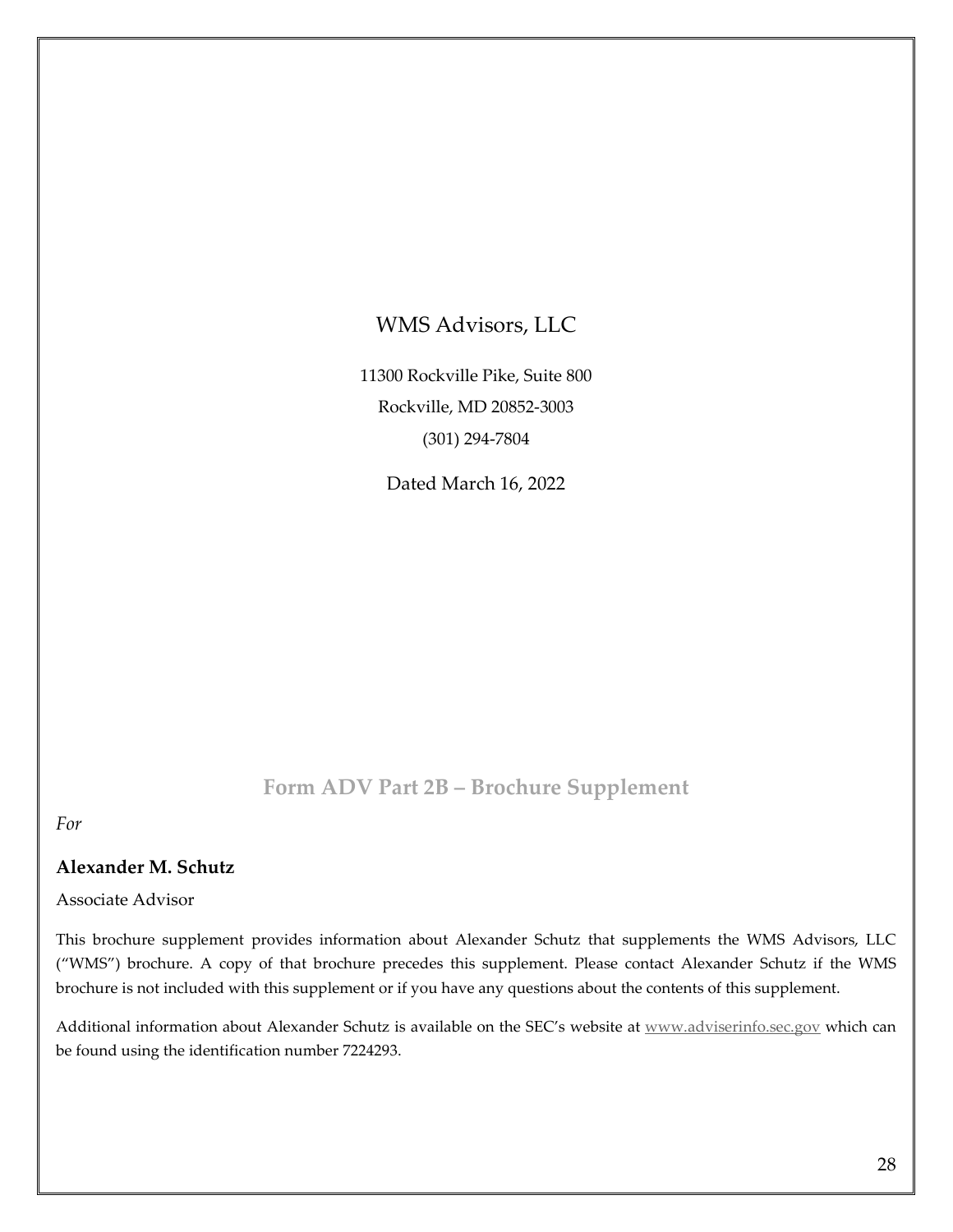# Item 2: Educational Background and Business Experience

### **Alexander Menashe Schutz**

### Born: 1991

**Educational Background**

- 2013 Bachelor of Arts, History, Salisbury University, Salisbury, Maryland
- 2020 Master of Finance, Southern New Hampshire University

### **Business Experience**

- 04/2021 Present, WMS Advisors, LLC, Associate Advisor
- 01/2007 Present, Bittersweet Idea dba Kron Chocolatier, Manager
- 04/2021 12/2021, Grove Point Advisors, LLC, Investment Advisor Representative
- 06/2020 12/2021, Grove Point Investments, LLC, Assistant
- 02/2020 04/2021, WMS Advisors, LLC, Part Time Contractor

### **Exams**

- Series 66 Uniform Combines State Law Examination
- Series 7 General Securities Representative Examination
- SIE Securities Industry Essentials Examination

# Item 3: Disciplinary Information

There are no legal or disciplinary events that are material to a client's or prospective client's evaluation of this advisory business.

# Item 4: Other Business Activities

### *Bittersweet Idea dba Kron Chocolatier*

Start Date: 01/2007 Position: Manager Nature: Chocolates and candy business Investment Related: No Number of Hours: 10 hours a month, mostly on weekends Investment Related Hours: 0 Description: Manage production and sales of products

# Item 5: Additional Compensation

Alexander M. Schutz does not receive any economic benefit from any person, company, or organization, in exchange for providing clients advisory services through WMS Advisors, LLC.

# Item 6: Supervision

The investment advisor activities of Alexander M. Schutz are supervised by David R Williams and Thomas Gaines MacLennan of WMS. Please contact (301) 294-7804 if you have any questions or concerns.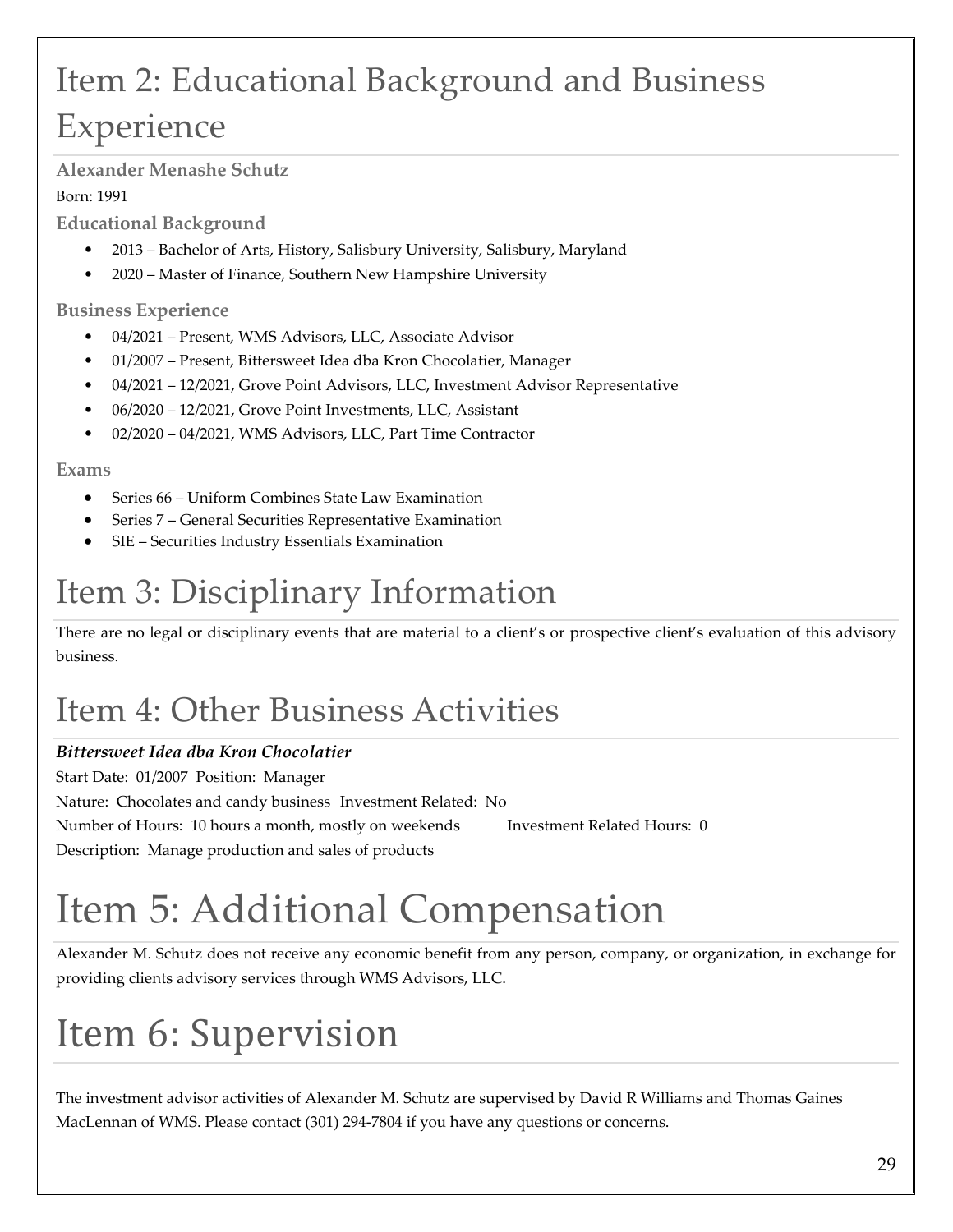### WMS Advisors, LLC

11300 Rockville Pike, Suite 800 Rockville, MD 20852-3003 (301) 294-7804

Dated March 16, 2022

### Form ADV Part 2B – Brochure Supplement

*For*

### **Timothy T. Paschall, CFP®**

#### Investment Advisor Representative

This brochure supplement provides information about Timothy Paschall that supplements the WMS Advisors, LLC ("WMS") brochure. A copy of that brochure precedes this supplement. Please contact Timothy Paschall if the WMS brochure is not included with this supplement or if you have any questions about the contents of this supplement.

Additional information about Timothy Paschall is available on the SEC's website a[t www.adviserinfo.sec.gov](http://www.adviserinfo.sec.gov/) which can be found using the identification number 2180346.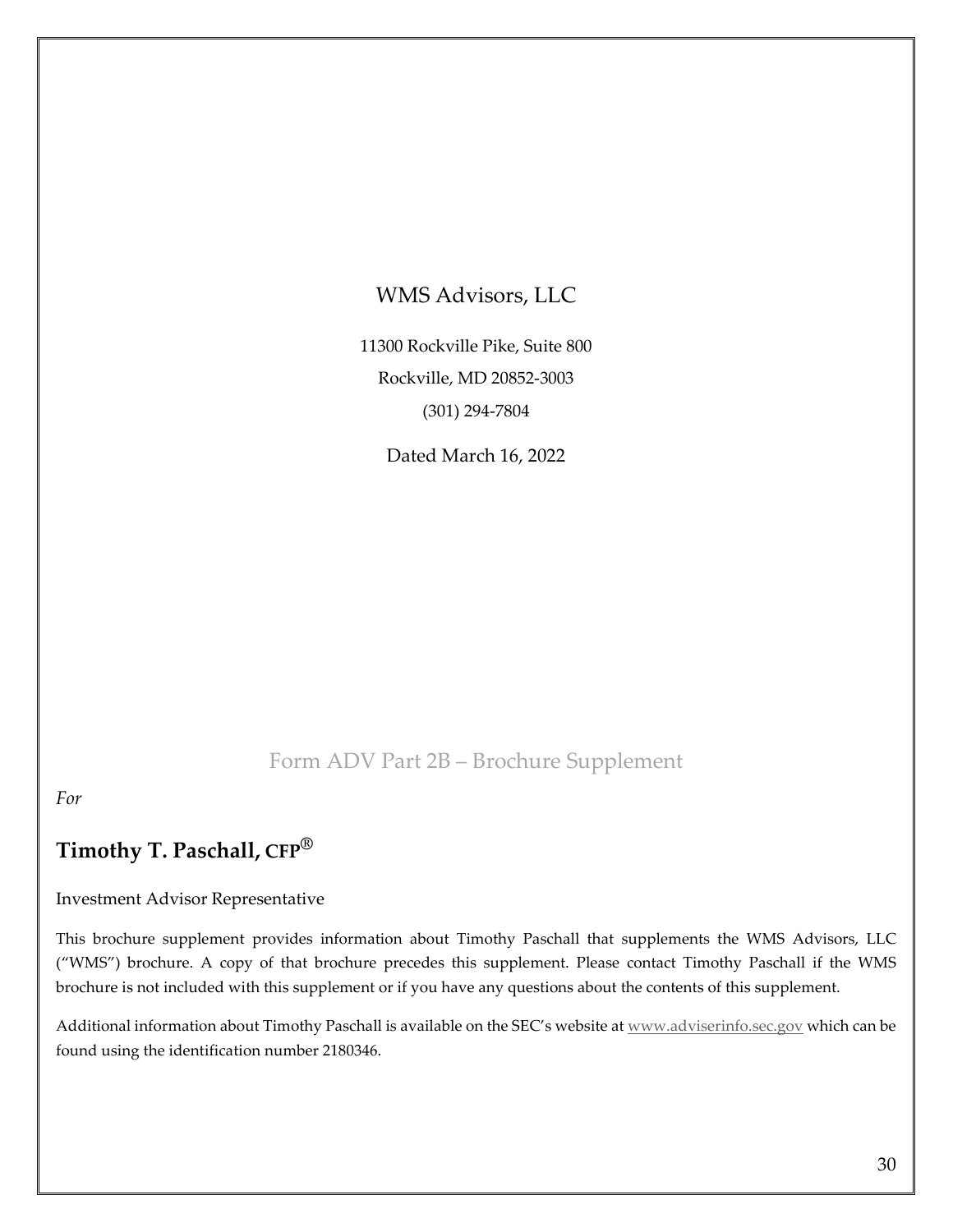# Item 2: Educational Background and Business Experience

**Timothy Taylor Paschall** 

### Born:

**Educational Background**

• 1980 – Bachelor of Science, Major in Chemistry, Minor in Math, North Carolina State University

### **Business Experience**

- 01/2022 Present, WMS Advisors, LLC, Investment Advisor Representative
- 01/2022- Present, Grove Point Investments, LLC, Registered Representative
- 01/2022 Present, Timothy Paschall dba Paschall & Associates, Principal and Owner
- 02/2002 12/2021, ProEquities, Inc., Registered Representative and Investment Advisor Representative
- 01/1997 02/2002. Royal Alliance Associates, Inc., Registered Representative

### **Professional Designations, Licensing & Exams**

**CERTIFIED FINANCIAL PLANNER™,** CFP® and federally registered CFP (with flame design) marks (collectively, the "CFP® marks") are professional certification marks granted in the United States by Certified Financial Planner Board of Standards, Inc. ("CFP Board").

The CFP® certification is a voluntary certification; no federal or state law or regulation requires financial planners to hold CFP® certification. It is recognized in the United States and a number of other countries for its (1) high standard of professional education; (2) stringent code of conduct and standards of practice; and (3) ethical requirements that govern professional engagements with clients. Currently, more than 71,000 individuals have obtained CFP® certification in the United States.

To attain the right to use the CFP® marks, an individual must satisfactorily fulfill the following requirements:

- Education Complete an advanced college-level course of study addressing the financial planning subject areas that CFP Board's studies have determined as necessary for the competent and professional delivery of financial planning services and attain a bachelor's degree from a regionally accredited United States college or university (or its equivalent from a foreign university). CFP Board's financial planning subject areas include insurance planning and risk management, employee benefits planning, investment planning, income tax planning, retirement planning, and estate planning;
- Examination Pass the comprehensive CFP® Certification Examination. The examination includes case studies and client scenarios designed to assess one's ability to correctly diagnose financial planning issues and apply one's knowledge of financial planning to real world circumstances;
- Experience Complete at least three years of full-time financial planning-related experience (or the equivalent, measured as 2,000 hours per year); and
- Ethics Agree to be bound by CFP Board's Standards of Professional Conduct, a set of documents outlining the ethical and practice standards for CFP® professionals.

Individuals who become certified must complete the following ongoing education and ethics requirements in order to maintain the right to continue to use the CFP® marks: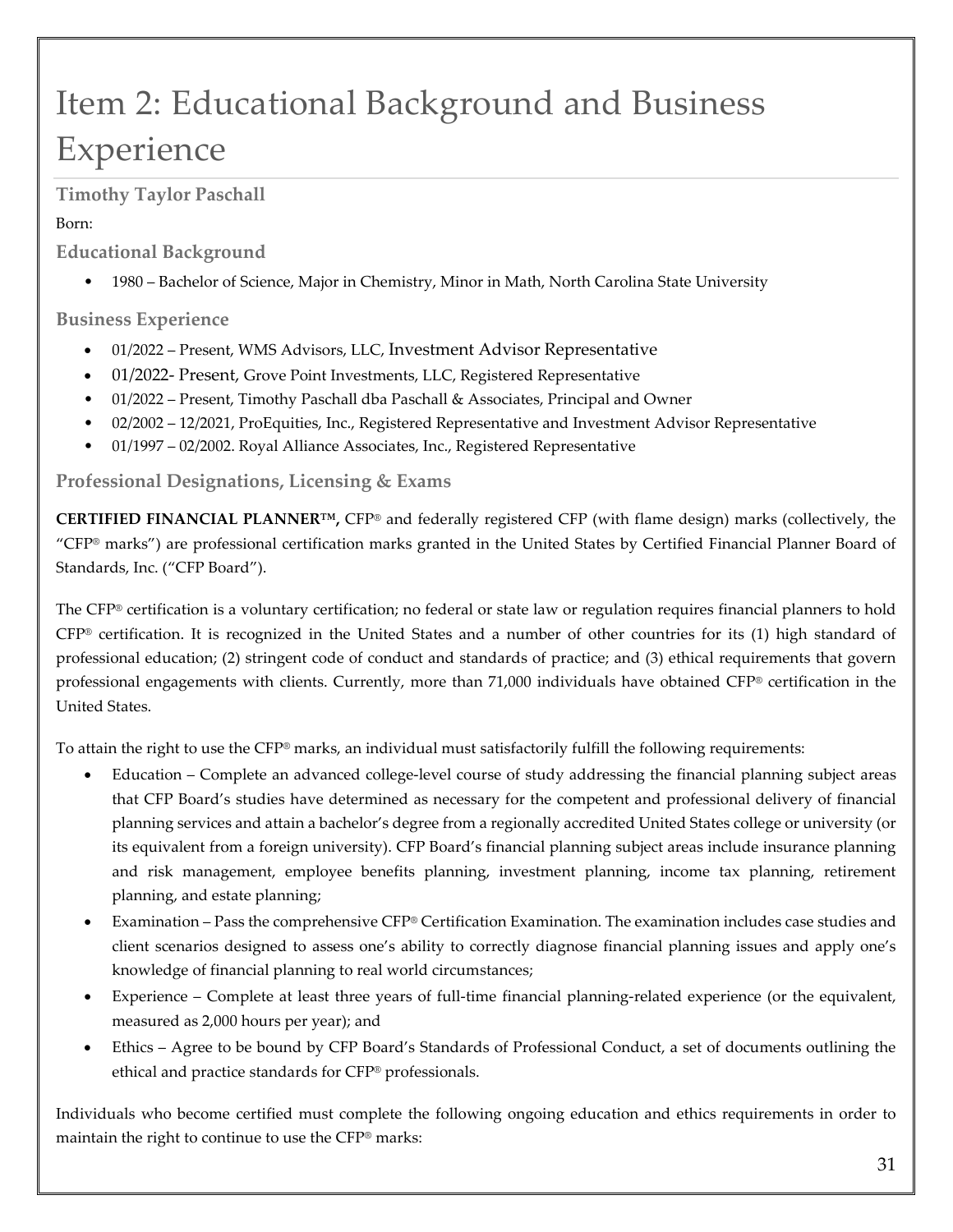- Continuing Education Complete 30 hours of continuing education hours every two years, including two hours on the Code of Ethics and other parts of the Standards of Professional Conduct, to maintain competence and keep up with developments in the financial planning field; and
- Ethics Renew an agreement to be bound by the Standards of Professional Conduct. The Standards prominently require that CFP® professionals provide financial planning services at a fiduciary standard of care. This means CFP® professionals must provide financial planning services in the best interests of their clients.

CFP® professionals who fail to comply with the above standards and requirements may be subject to CFP Board's enforcement process, which could result in suspension or permanent revocation of their CFP® certification.

**Chartered Life Underwriter**™ (CLU®): The Chartered Life Underwriter™ (CLU®) is a designation of insurance expertise, helping gain a significant advantage in a competitive market. This course of study helps by providing in-depth knowledge of the insurance needs of individuals, business owners, and professional clients. Program Learning Objectives:

- Provide guidance to clients on types and amounts of life insurance needed
- Make recommendations on aspects of risk management, including personal and business uses of a variety of insurance solutions
- Provide guidance to clients on legal aspects of life insurance contracts and beneficiaries
- Assist clients in making decisions about estate planning, including the proper holding of assets and title to assets, as well as the implications of various wills and trust arrangements on financial, retirement and succession planning issues
- Provide a holistic and comprehensive approach to addressing the insurance planning needs of their clients

#### **Professional Associations:**

- Member, Financial Planning Association
- Member, Society of Financial Services Professionals

#### **Exams**

- Series 6 Investment Company/Variable Contracts Products Limited Representative
- SIE Securities Industry Essentials Examination
- Series 7 General Securities Registered Representative
- Series 63 Uniform Securities Agent

### Item 3: Disciplinary Information

There are no legal or disciplinary events that are material to a client's or prospective client's evaluation of this advisory business.

### Item 4: Other Business Activities

### *Grove Point Investments, LLC* Start Date: 01/2022 Position: Registered Representative Nature: Investments and Financial Planning; Investment Related: Yes Number of Hours: 20; Number of Investment Related Hours: 20 Description: Investment Management and Financial Planning